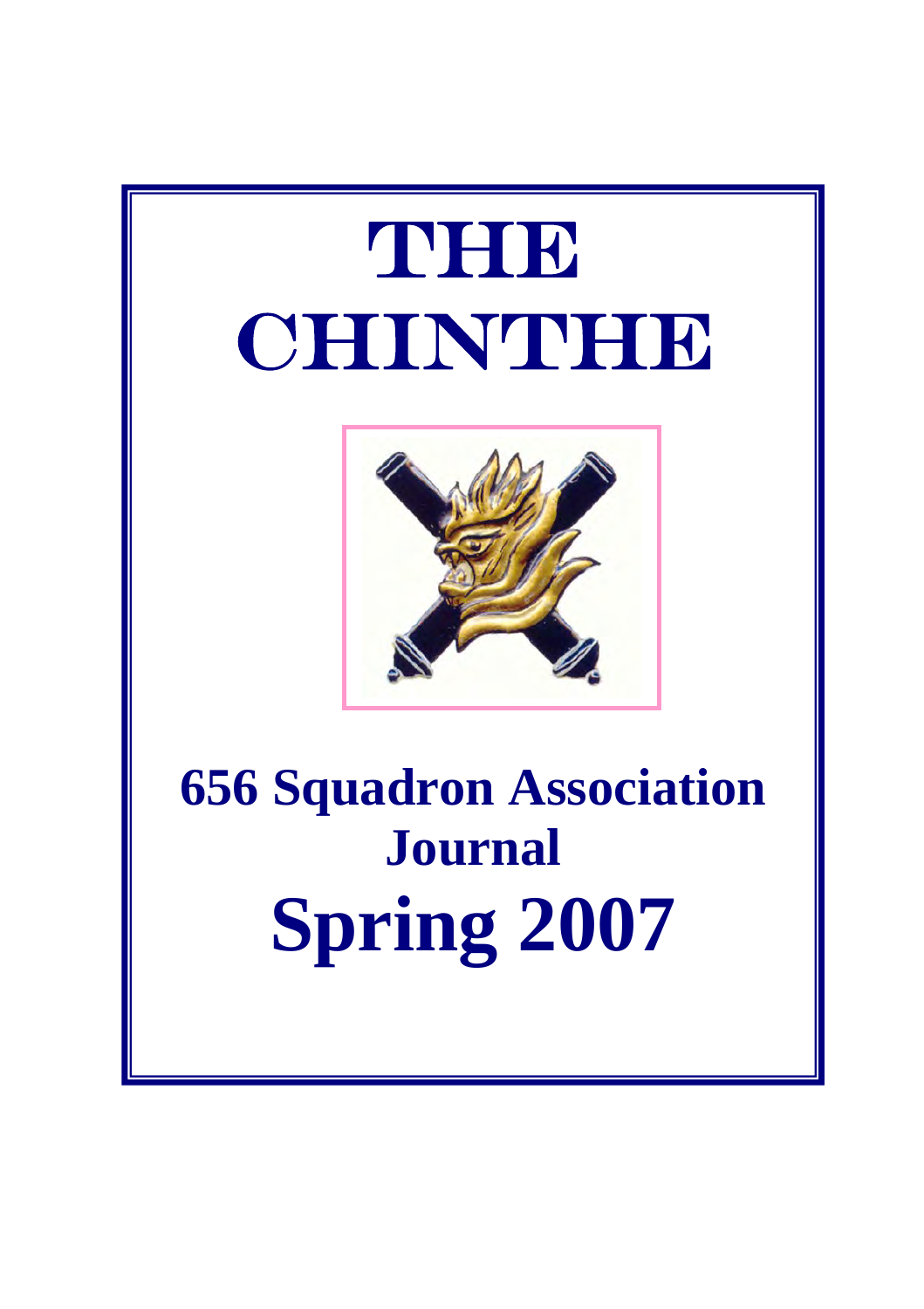## **CONTENTS**

| Editorial                     | 2  |
|-------------------------------|----|
| <b>President's Report</b>     | 3  |
| Secretary's Report            | 4  |
| <b>Ken Mattocks Adieu</b>     | 4  |
| Letters to the Editor         | 5  |
| A Baptism of Fire             | 6  |
| Remembrance Day               | 8  |
| <b>Christmas Cheer</b>        | 9  |
| Apaches in Action             | 10 |
| <b>Army Pilots Praised</b>    | 12 |
| <b>Re-union Middle Wallop</b> | 13 |
| AAC 50th Anniversary          | 14 |
| <b>Members' Contributions</b> | 15 |
| <b>Association Shop</b>       | 29 |
| <b>Notices</b>                | 30 |
| <b>Committee Members</b>      | 32 |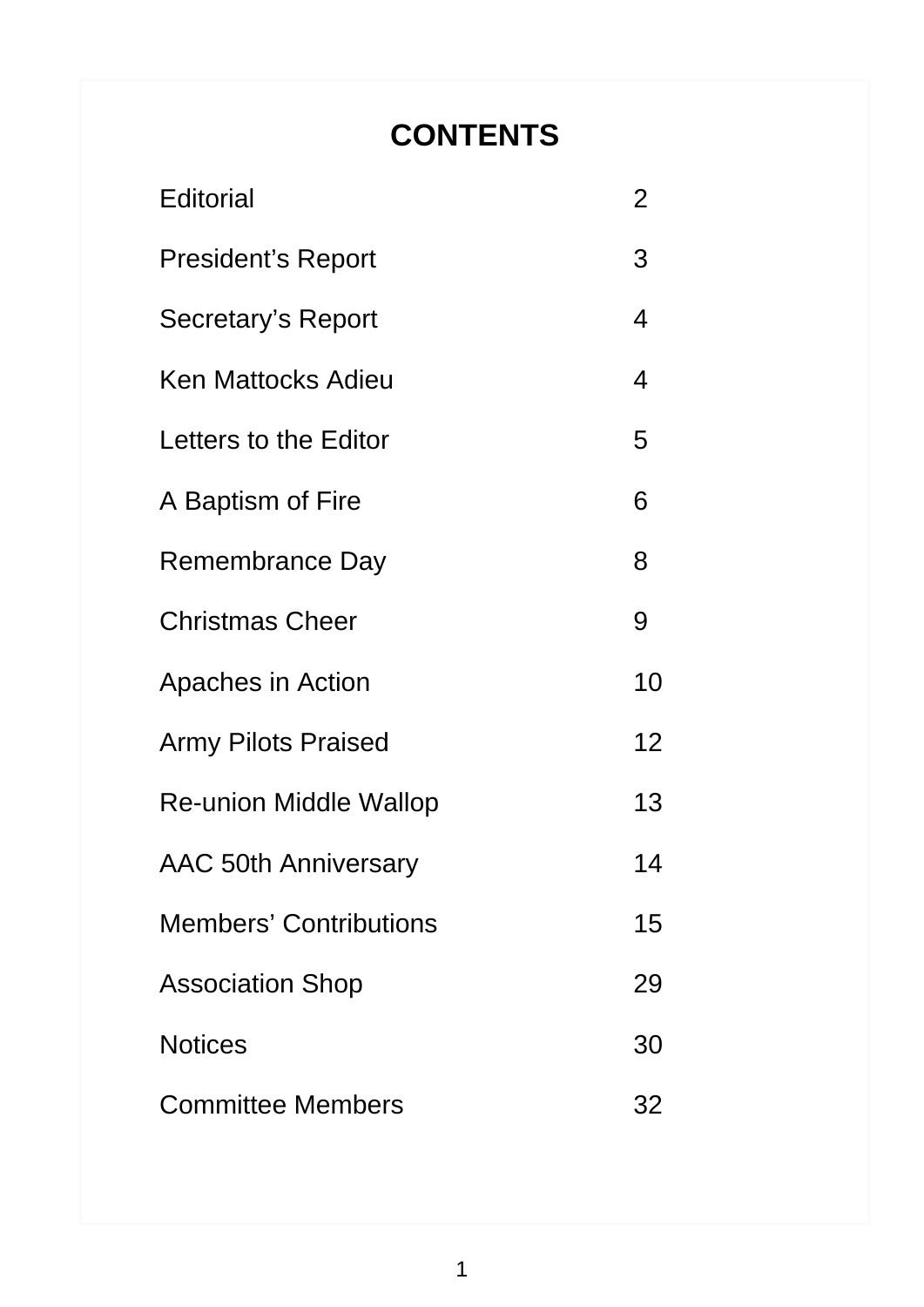Since taking over as Editor of our Journal in 2002, I have never seen a need for an Editorial until now. In this edition however, I need to let you know about a few things that are happening or that have happened, which do not fit neatly into other parts of the Journal. I do not intend to have a regular editorial page as we are nearly always tight for space when it comes to publication time.

I have had many calls about the award of the Pingat Jasa Malaysia medal. The latest state of play is that the Malaysian High Commission in London has received the application forms from MOD and have now passed them on to Kuala Lumpur to arrange for the issue of the medals. The medals should be ready for issue in April or May. Arrangements for the distribution of the medals have not been finalised but most likely they will be posted to applicants. I will keep you informed when, and if, more details become available.

You may remember that I was promoting the concept of 'Comfort' parcels for the Squadron when it was away on operations. I was quite disappointed that only a few members offered support for the idea. Your committee agreed to send a bone china mug, with the Association logo on it, to each member of the Squadron serving in Afghanistan. These were well received and were christened at Christmas by all ranks (*see photograph on page 9)* The total cost of the mugs to Afghanistan was £474.00. Committee members and one other member contributed £200.00 towards the cost. Further contributions from members would be appreciated, please send your cheque's to Mark. The mugs are available to members from the Association shop *(see page 29)*

You will notice that there is no report from the OC of the Squadron in this edition. The new OC took over before the Squadron moved back to Afghanistan and has been tremendously busy with operational tasks. It was difficult for him to get our report to the top of his priority list. Piers Lewis has sent in his 'Baptism of Fire' article in lieu.

You will find various return forms for the Summer Association reunion, Wallop 50<sup>th</sup> anniversary celebrations and the Borneo Tour enclosed with this edition of your Journal. It is vitally important that you get these back to Maurice as soon as possible. All the events are numbers limited and tickets will be allocated on a strictly 'first come first served ' basis.

Once again, I appeal to you all, young or old, to send in your stories, reminiscences, memories and accounts of your time with the Squadron or, indeed, with Army flying elsewhere. We want to hear from the ground crew as well as the pilots. Our President, in keeping with the tradition of the Association, reminds us that we are a 'rankless' organisation and wishes our Journal to reflect this. The rankless status of the Association was never better manifested than on our last tour to Malaysia where a retired Major General was on Christian name terms with all ranks.

*John Heyes*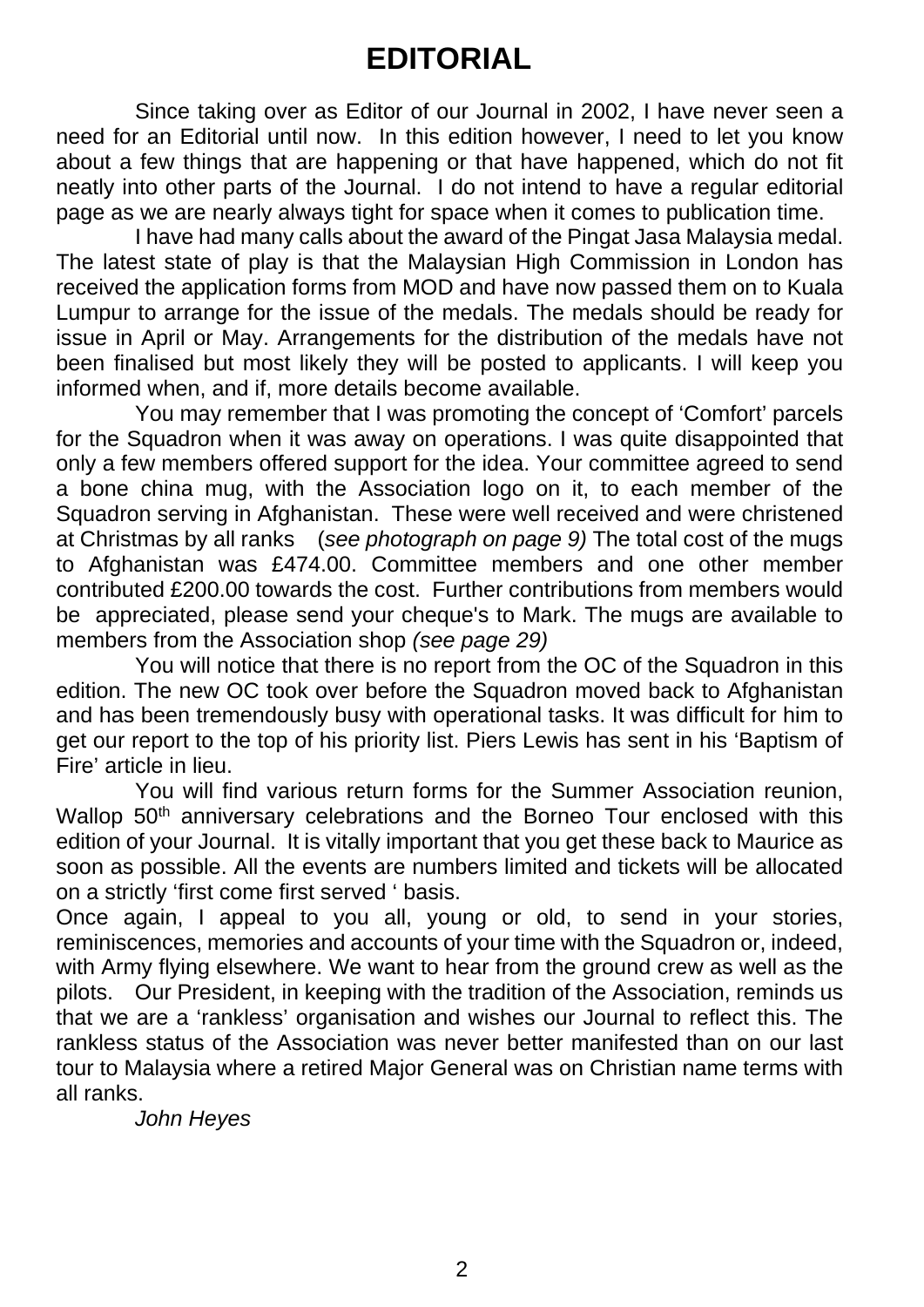## **PRESIDENT'S REPORT**

 I am writing this Report on Boxing Day from Banja Luka, Bosnia where I am currently undertaking a six month operational tour in the Balkans. While Iraq and Afghanistan remain major news items, the Balkans receive little publicity. In many ways this is a shame, because we are fast approaching campaign closure after nearly 14 years of commitment to the establishment of a safe and secure environment. We have achieved operational and political success, and leave a firm legacy. It speaks volumes for the human spirit, that after a long bloody civil war, the people of this region are positive about their future, and grateful for the contribution of the international community. Serving here, specially over the festive period, is a humbling experience. The community, as a whole, is financially poor but culturally rich, warming and welcoming to any stranger.

 As I look back on 2006 I can reflect on a year of operational success for the Squadron and comradeship, remembrance and reunion for the Association.

 Many of you will have seen that we have updated our website, and I thank John Bennett for the vision and energy to see this through to completion. I commend it to you all. I also commend the various reports about the Squadron's service in Afghanistan. The performance of the Apache and the professionalism and fortitude of the Squadron personnel has been widely, and justifiably recognised by many within the Services, including CGS and CDS, and by the media. This is a clear indication that service and dedication to the task transcends the generations.

 2007 has a number of highlights, with two anniversaries of specific interest to the Association. In June the Nation will commemorate the 25th Anniversary of the Falkland Campaign, where the Squadron served with distinction, and in September the Army Air Corps celebrates its 50th Anniversary. You can find details of these events in the Journal.

 As a consequence of these major events, I envisage that our attendance at the Cenotaph Marchpast in November 2007 will be especially poignant. I therefore commend the event to you, and details will be available in the Summer Journal. I wish you all a contented 2007, and look forward to seeing as many of you as possible at our various events.

 Finally, I wish the Squadron continued success in Afghanistan and wish them all a speedy and safe return.

*Andrew Simkins*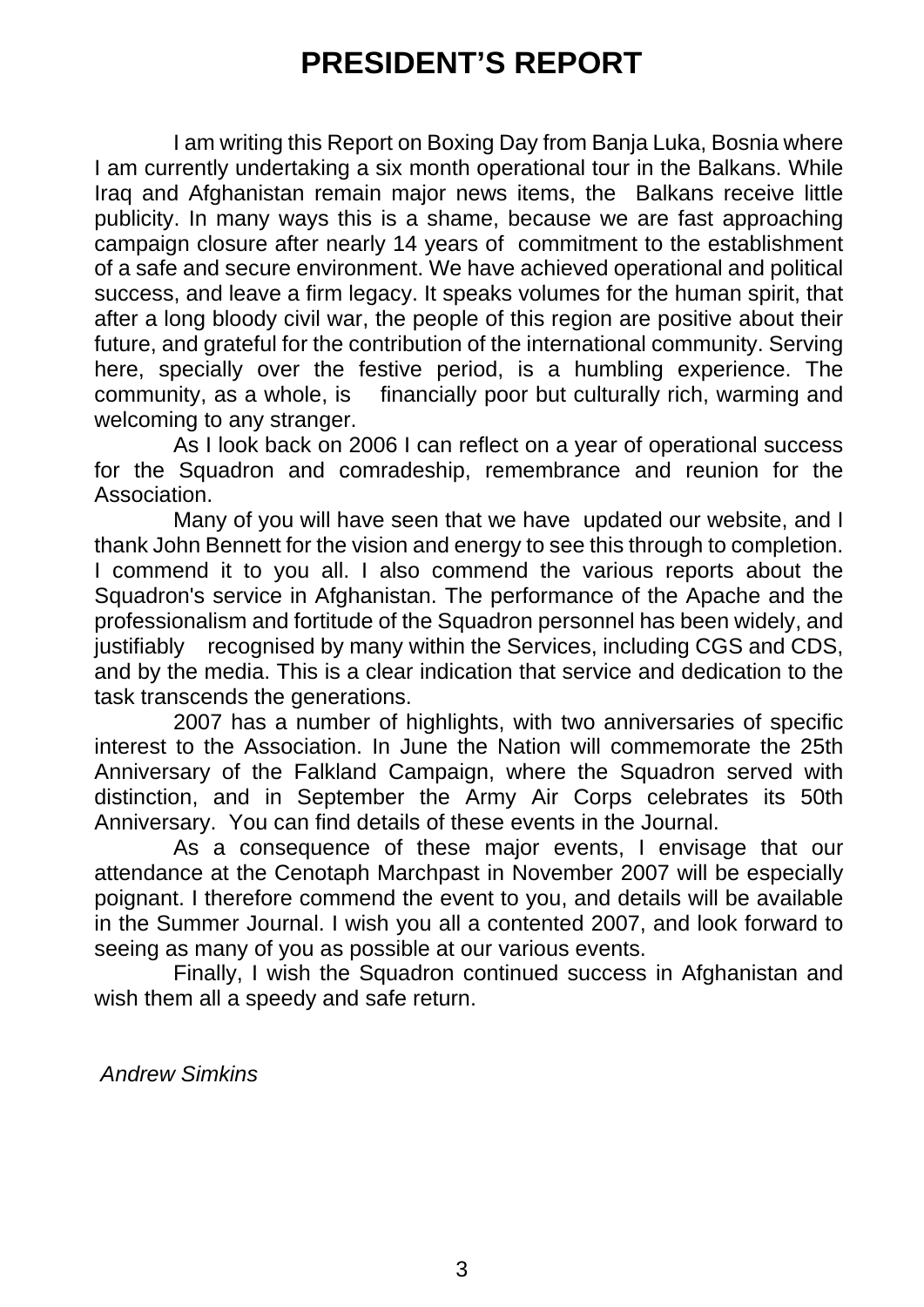## **SECRETARY'S REPORT**

 2006 has been another successful year for our Association. Netheravon again provided an excellent venue for the reunion dinner, AGM and Auster flying. The November Remembrance parade in Whitehall saw members attending, an experience which everyone should make the effort to do at least once.

2007 sees the  $25<sup>th</sup>$  anniversary of the Falklands war and also the  $50<sup>th</sup>$  of the formation of the Army Air Corps. Falkland's veterans are marching from Horseguards Parade to Buckingham Palace, where there will be a flypast of aircraft from the war. 656 Squadron should be taking part in this, providing they are in UK!! Details of this can be found on the Falklands website.

 The Association has a new website which I hope you will look at. One new feature is where new visitors can now enrol directly from the site to become members. This has so far produced several new members. I hope many more will join when they find us from search engines. Overseas members who have difficulties paying the subscription can now also pay on line, as can anyone who would like to make a donation to us.

*John Bennett*

## **KEN MATTOCKS ADIEU**

Ken has now got his final departure date to become an antipodean. He leaves the UK on the 15th January to take up residence in Australia. We wish Ken and his family all the very best for the future and hope to see him perhaps at a future reunion.

 Once again on behalf of the Association, we would like to thank Ken for his sterling work as our treasurer and valued committee member.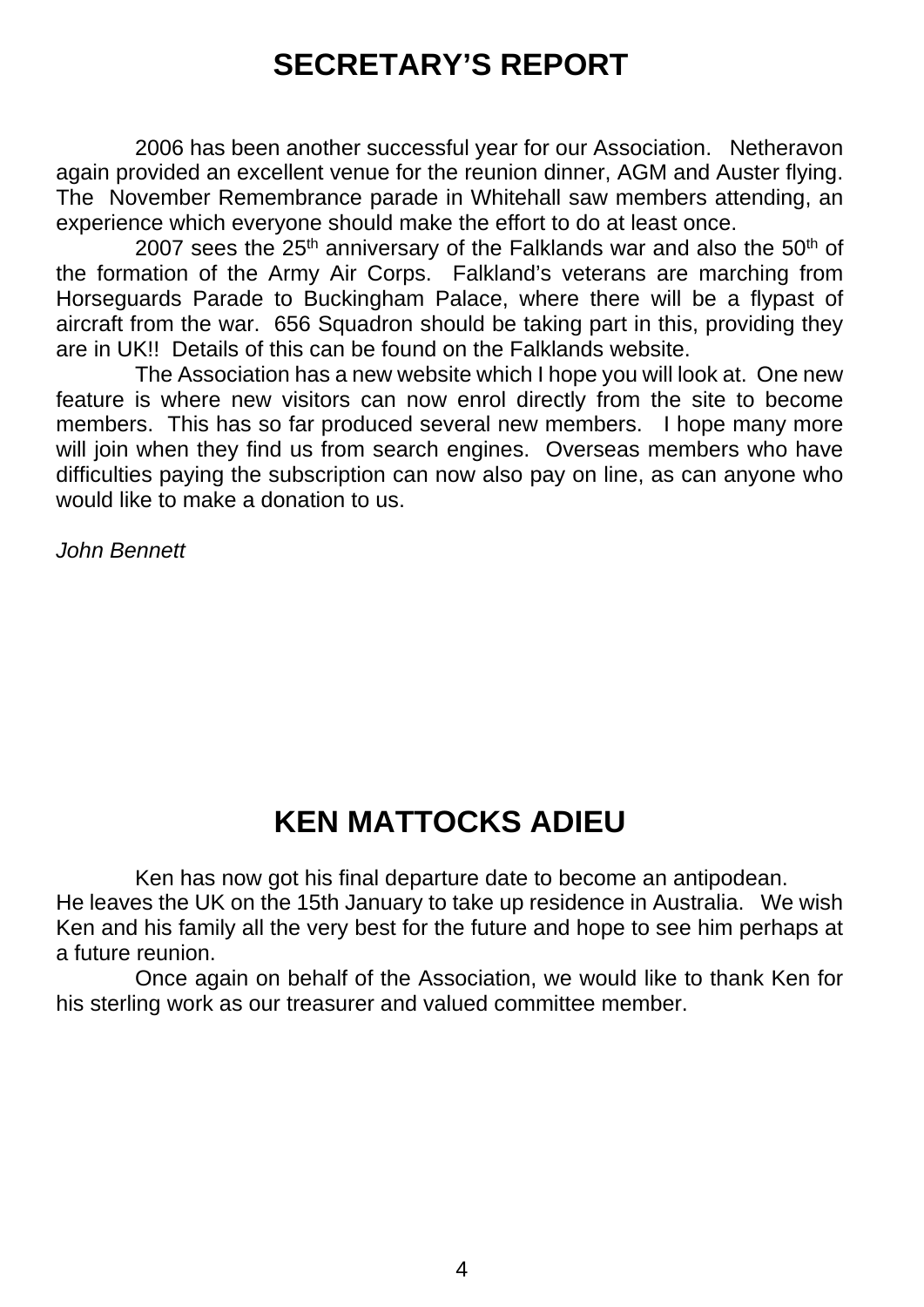## **LETTERS TO THE EDITOR**

*Sir,*

 Congratulations once more on a really first class Journal. You are setting new standards which are surely going to benefit the Association, and it is most pleasing to witness the results of all the hard work and commitment that our Committee is putting in.

 I was disappointed not to be present at Netheravon, but very glad to hear what a great success it has been. All being well, I shall be at the Duxford gathering in August, and looking forward to it.

 Your suggestion regarding "Comfort" parcels for our lads in Afghanistan is excellent, and you have set out the way forward very soundly. | fully support the idea, and will look forward particularly to hearing what the suggestions for the contents are. I am sure that you will get a good response. Good Luck. *E.W. Maslen-Jones. MC DFC*

*\*\*\**

*Sir,*

I refer to your comments on page 4 *(Summer 2006 Journal).* I think it would be an excellent idea to send "Comfort" parcels to members of the Squadron who are located in Afghanistan.

 When I was in India with the Squadron, I went through the Khyber Pass to the frontier of Afghanistan. It is indeed a wild place!

 Whilst writing, I would like to compliment you and your helpers for producing such an interesting Journal.

*Capt. Bob Henshaw*

*\*\*\* The following comments were received after the Reunion at Netheravon which included an Auster 'Fly-in':*

 As Secretary of the Auster Club I should just like to thank you for a very enjoyable day at Netheravon last Sunday. I hope we did our bit in return...

 Hope you and the Committee are well and taking a well earned rest after organising the 656 Sqn. Netheravon reunion. Thanks again for a lovely day out...

 Thanks for a great day on Sunday. I flew from Eggesford. Your Committee did so much to organise a successful reunion for your Association, with such a great bunch of people to meet - it was special to talk to so many interesting people. Well done...

 I was delighted to be asked to join your Association's reunion and fly-in. It was a perfect day, with perfect weather and although we are not Association members, you colleagues made us feel very welcome as soon as we had landed. Please thank all your members for their hospitality, and a terrific day out. We look forward to the next one! \*\*\*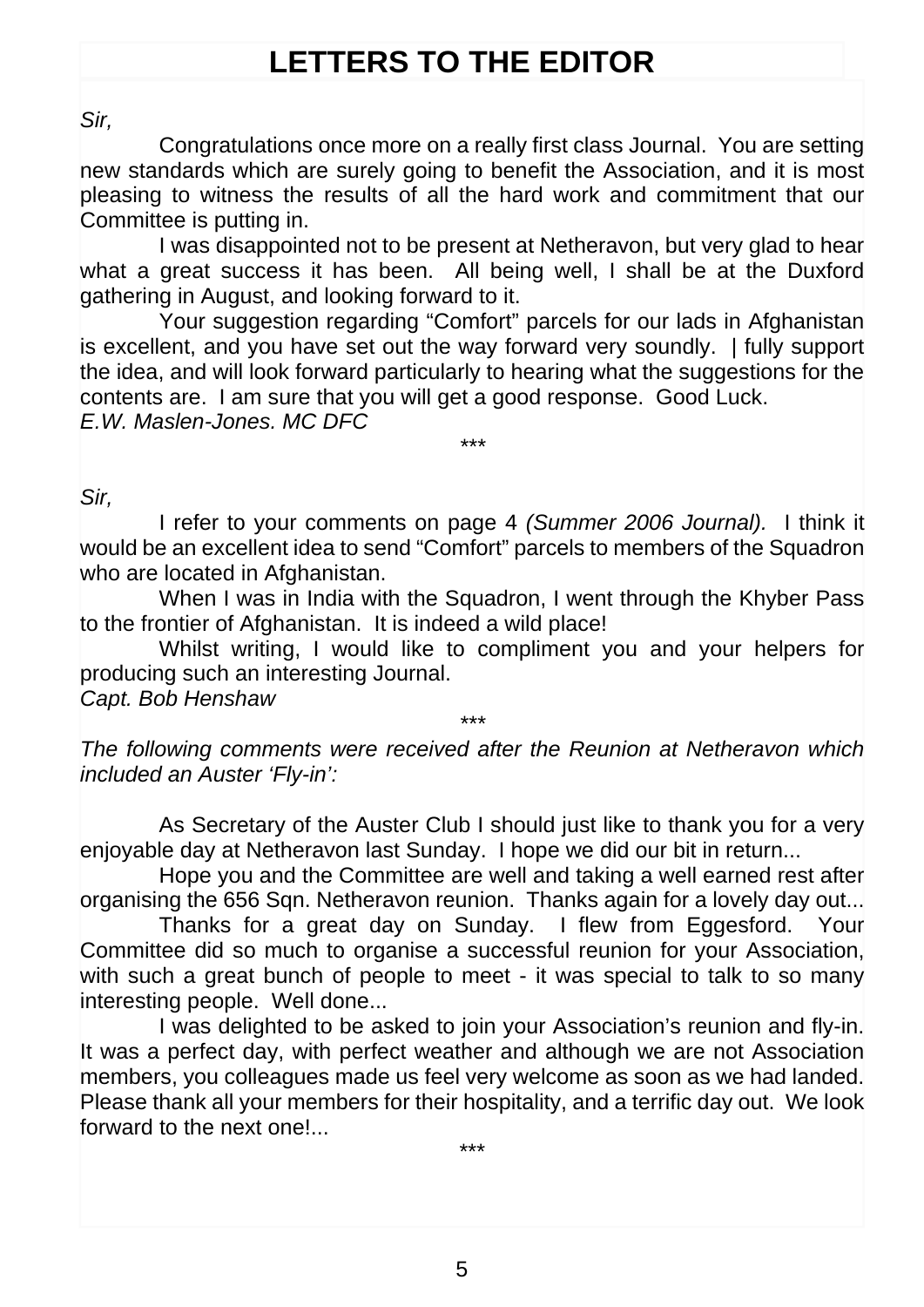## **656 Squadron Apache: A Baptism of Fire.**

In May 2006, 656 Squadron embarked on the first operational tour with the new Apache AH1 aircraft, again, paving the way for the Army Air Corps.

After an uncertain lead-up to the deployment, it was almost with a sigh of relief to finally have the Green Light to go. The first shock to get to grips with in Afghanistan was the heat. The temperatures would rise up to, and occasionally exceed, 50 degrees in the shade! This was OK for the aircrew in their air-conditioned cockpits; however, the groundcrew, strapping Hellfire missiles and rockets to the side of the aircraft, found the temperatures a real challenge with their thick protective clothing requirements.

The Squadron was based in Kandahar for the first month as Camp Bastion was not ready to receive the Apache. This didn't seem too bad with the creature comforts of the 'Green Bean Coffee House', the gym, Welfare centre and other attractions, however, with a severe lack of transport, it soon got wearing having to walk everywhere (Kandahar, or KAF is a big place). For aviation operations, things soon heated up, with the Apache getting its first taste of action on 17 May. This was a one way range, with the crews unable to 'return the RPG favour'. The first engagement was on 20 May, and was an equipment denial task (by the author) of an abandoned French vehicle. This naturally spawned comments like:

"The first time the British Longbow has been used in anger against the French since Agincourt!"

It was not long before Apache was conducting engagements every week ranging from Troops in Contact (TiC) reaction (utilising the very high readiness AH task line) to various deliberate operations throughout Helmand province. The crews were particularly rewarded on hearing comments from the guys on the ground such like:

"Thank god you were there, you saved our lives."

Comments like that are not easily forgotten. Brigadier Ed Butler, 16 Brigade Commander, pointed out that UK Apache was a "Mission essential piece of equipment".

It wasn't long before the emphasis switched from operations based out of Kandahar to operations from the brand new Camp Bastion in the middle of the desert. Most of the Squadron much prefer it there due to the proximity to, and focus on, pure operations and the big team spirit. Unfortunately, there are no coffee houses at Bastion, only dust, dust, and more dust!

The Squadron took part in a number of deliberate operations alongside the Chinooks of 1410 Flt, and members of 3 Para Battlegroup (and their attached elements), not least, two notable operations called Op MUTAY and Op AUGUSTUS. The first marked the real emergence of the Aircraft on the scene when a 'non-kinetic' operation went against the grain and turned 'fully kinetic', proving the old adage that 'the enemy always have a vote'. AH supported elements of 3 Para, notably the Ghurkas and the 3 Para Patrols Platoon as they became decisively engaged even before the H Hr had arrived. The result of the AH being on station was that a number of Taliban, who had ambushed the ground forces, were engaged by AH, and no British lives were lost. This was incredibly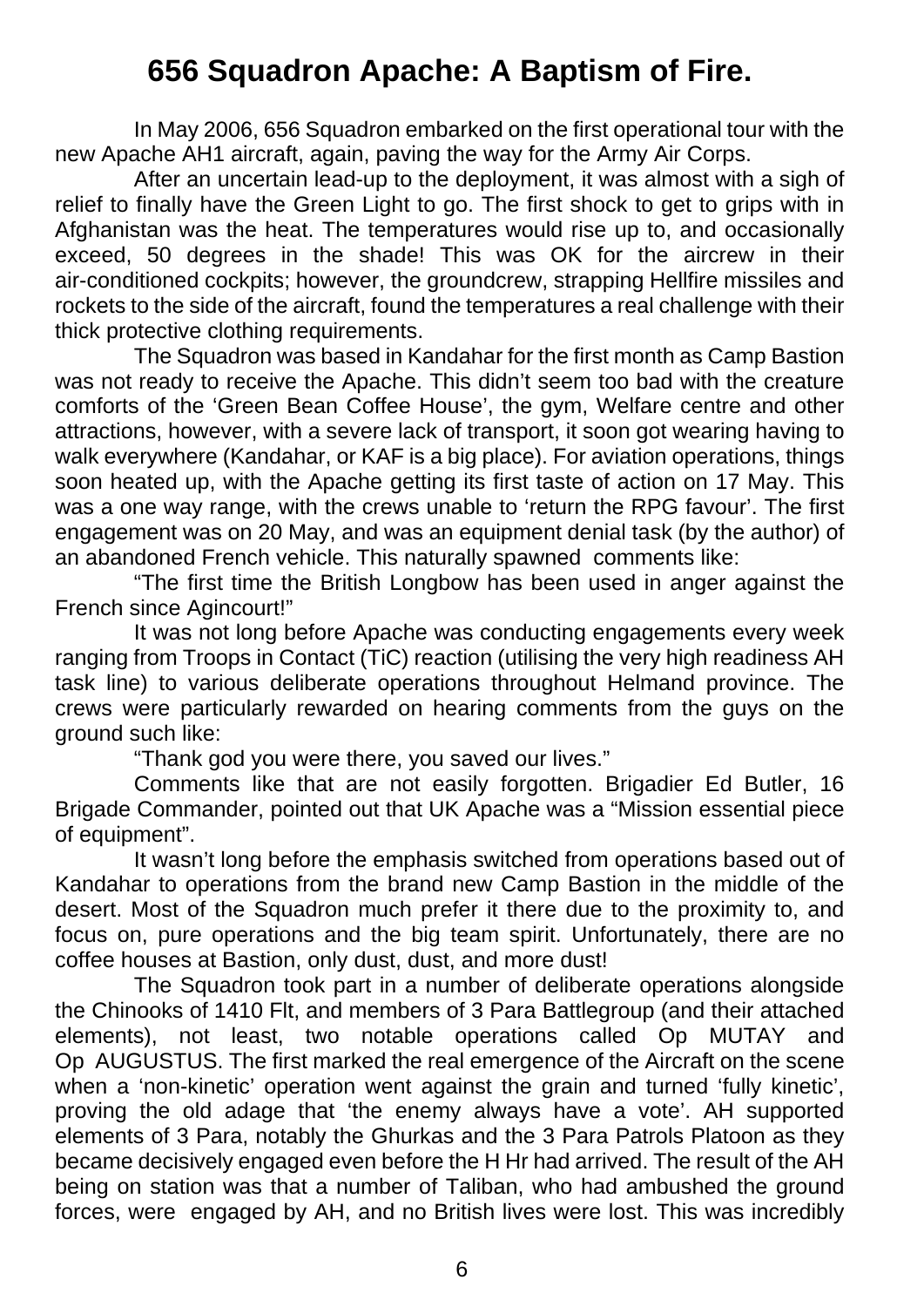fortunate considering the weight of firepower the ground forces were subject to. The only losses suffered were to two small areas of ZJ173s tail boom where, upon return, bullet holes were discovered.

Op AUGUSTUS, on the other hand, was predicted as being fully kinetic, and epitomised the essence of 'Air Assault' with the sheer number of aircraft involved in the Operation. The spirit of Joint Helicopter Force (Afghanistan) with the Chinooks and Apache found eight aircraft airborne at the same time inserting a sizable force into an area close to Sangin. This included a number of other air assets including Predator, AC130 gunships, and A10s to name but a few, and constituted a full, multi-national COMAO (Combined Air Operation). This operation saw the Chinooks take their first battle damage as they inserted members of 3 Para. The AH fired 30mm and a number of Hellfire Missiles.

The first tour for 656 Sqn AH lasted 3 months, when the mantle was handed to 664 Sqn to continue the good work. This, in turn was handed back to 656 Sqn, this time, without Andy Cash (now Lt Col) in command, but with Maj David Amlôt, who, now having flown various types of AH over the last 10 years slotted in quickly at the helm. This was quickly reaffirmed with the fact that, by the end of week two, he had fired every weapon the aircraft sports. One of his early contacts appeared on Sky news the following day! David has joined with another four new pilots who have fitted in seamlessly into the Squadron. Of course, it hasn't only been aircrew who have changed over, we have taken on board a whole host of new faces from the REME and groundcrew alike, and again, they all have found themselves quickly at home in 656.

We certainly foresee that the Apache shall remain in Afghanistan for quite a while yet, and 656 Sqn will return on a regular basis to the theatre. For 2006 though, we remain proud of what we as a Squadron and Regiment have achieved, and the effects we have made in Helmand Province. There are certainly British soldiers only alive today due to the actions of the whole Squadron in the first Operational tour of UK Apache.

*Piers Lewis AAC*

## **Keith Frost - Bridges**

It is with great sadness that we report the death of Keith Frost – Bridges . He died in hospital in Paphos on 20th December 2006. Keith never became a member of our association but will be remembered with affection by those who served with him in Malaya and Borneo. Our sincere condolences go to his family. *Ed.*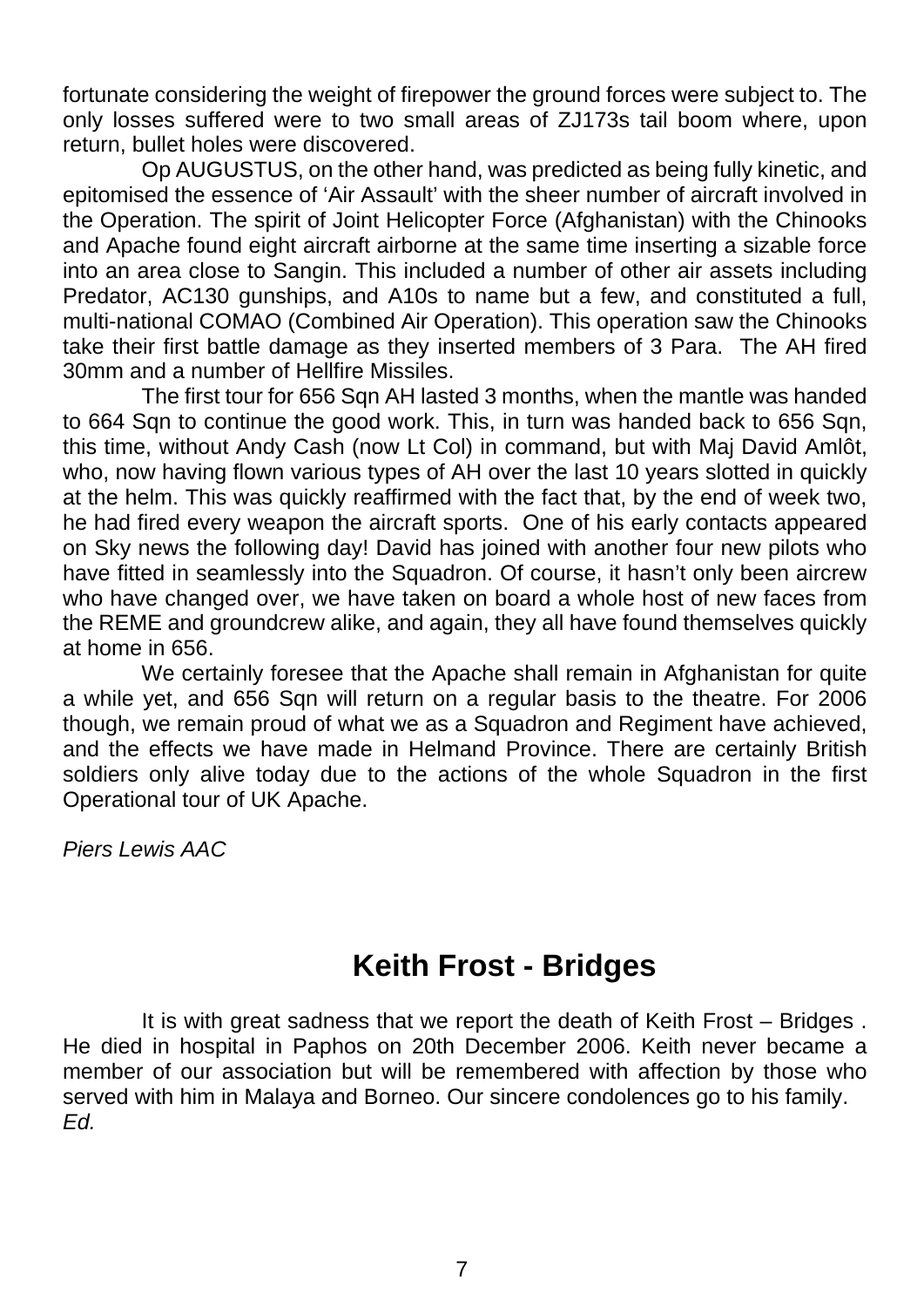## **REMEMBRANCE DAY**

Once again, the Association was represented at the Cenotaph for the Remembrance Day Parade. Twelve members took part, though there were more tickets available. Maurice's arrangements went well, as usual. He even managed to organise fine weather for the day. Sylvia Heyes volunteered to push Vera Deacon round in her wheelchair. Vera asked if she should wave and was told that it was quite acceptable provided that it was a 'regal' wave. Vera took us at our word and waved 'regally' to all and sundry all the way round. Our wreath carrier this year was Maurice.

Ross Skingley kindly invited us all to the Naval and Military ( the 'In and Out' ) club for lunch after the event, which was much appreciated.

*Below: Some of the members on Horseguards Parade prior to forming up for the march past.*

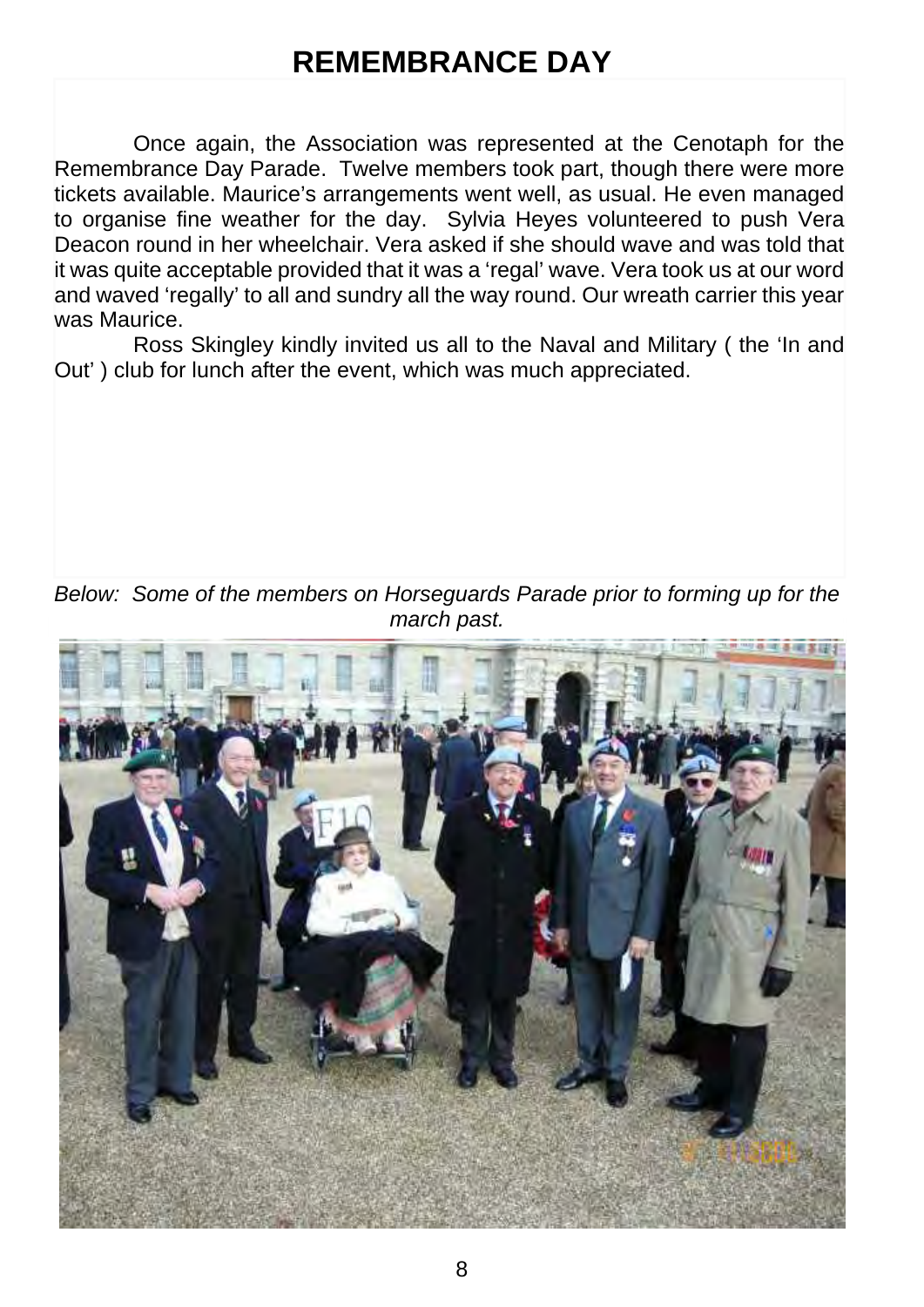## **CHRISTMAS CHEER**



*Association mugs being christened by the lads and lasses at Camp Bastion, Afghanistan*

 You'll be pleased to know that the Squadron Christmas event took place last night, and was a superb success. 'Tac Callsigns' (nicknames!) were handed out to most of the Sqn (including REME), skits were completed, and 2Flt put on a viewing of their Top Gun spoof in the AH - fantastic! Everyone was also very happy with their mugs, with all pleasantly surprised by the kind level of generosity from the Association as they opened the present. We all raised the mugs charged with a little beer (2 can rule in force!) and drank cheers to the Association and the Squadron. Photos were taken, and I shall get one to you *(see above)*

 Other than that, a particularly quiet day yesterday. The evening bash certainly had the effect of washing away any Christmas blues from the younger soldiers and those with families.

 Anyway, from all the Squadron members, the OC, and myself, thank you once again for such a kind and thoughtful gesture.

 *Piers Lewis*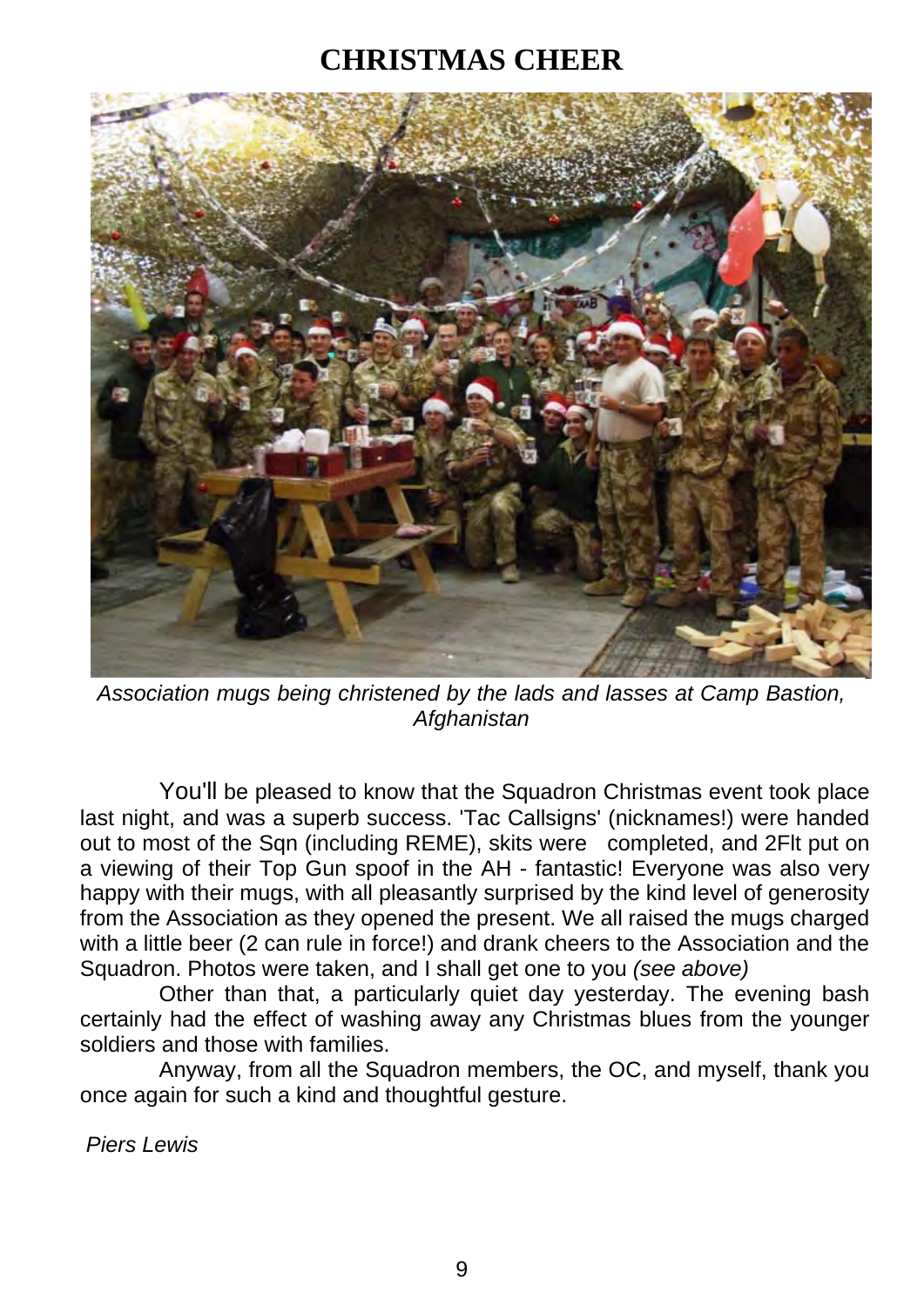

*With temperatures soaring to 50 deg. C, hot refuelling the aircraft takes on a whole new meaning for the ground crew.*

 As neighbourhood watch schemes go, they don't come any better than that provided by 656 Squadron AAC for Camp Bastion in Helmland Province. Keeping a close eye on whatever might be going on around the base, are Apache helicopters; part of the Joint Helicopter Force, a tri-service unit that has already proved its worth in Iraq. To perform their eye-in-the-sky role these state of the art snoopers have night vision systems, CCD TV target trackers, thermal imaging and radar that can spot vehicles as small as a motorbike - the Taliban's preferred method of getting around.

 The helicopters can also swiftly deliver a powerful punch when the forward operations bases or patrols need it. Apache's defining weapon is the 30mm cannon which can put down pinpoint accurate fire at a rate of 625 rounds a minute. When larger area cover is called for, or when enemy buildings need to be knocked out, there are Hell Fire missiles and CRV7 rockets. Which means that the apaches can destroy targets up to 12kms away.

 Officer in charge, Major Andy Cash, (now Lt. Col.) works from an operations tent just a 30 second stroll from that of 3 Para command in Camp bastion. The proximity has made a huge difference in terms of battle planning and briefing. "It means that when we go out we are fully aware of the battlegroup's plans," he said.

 Apaches also escort the operation's aerial workhorses, the C130 Hercules transport planes and the huge Chinook transport helicopters.

 So far the main threat to aircraft has come from small arms fire, but Major Cash is clear about the need to be alert for other weapons, "We have all the measures we need to counter the assessed threats," he said.

 Before deployment there had been some doubts expressed about how well the Apache would be able to cope with the extreme conditions in Afghanistan. But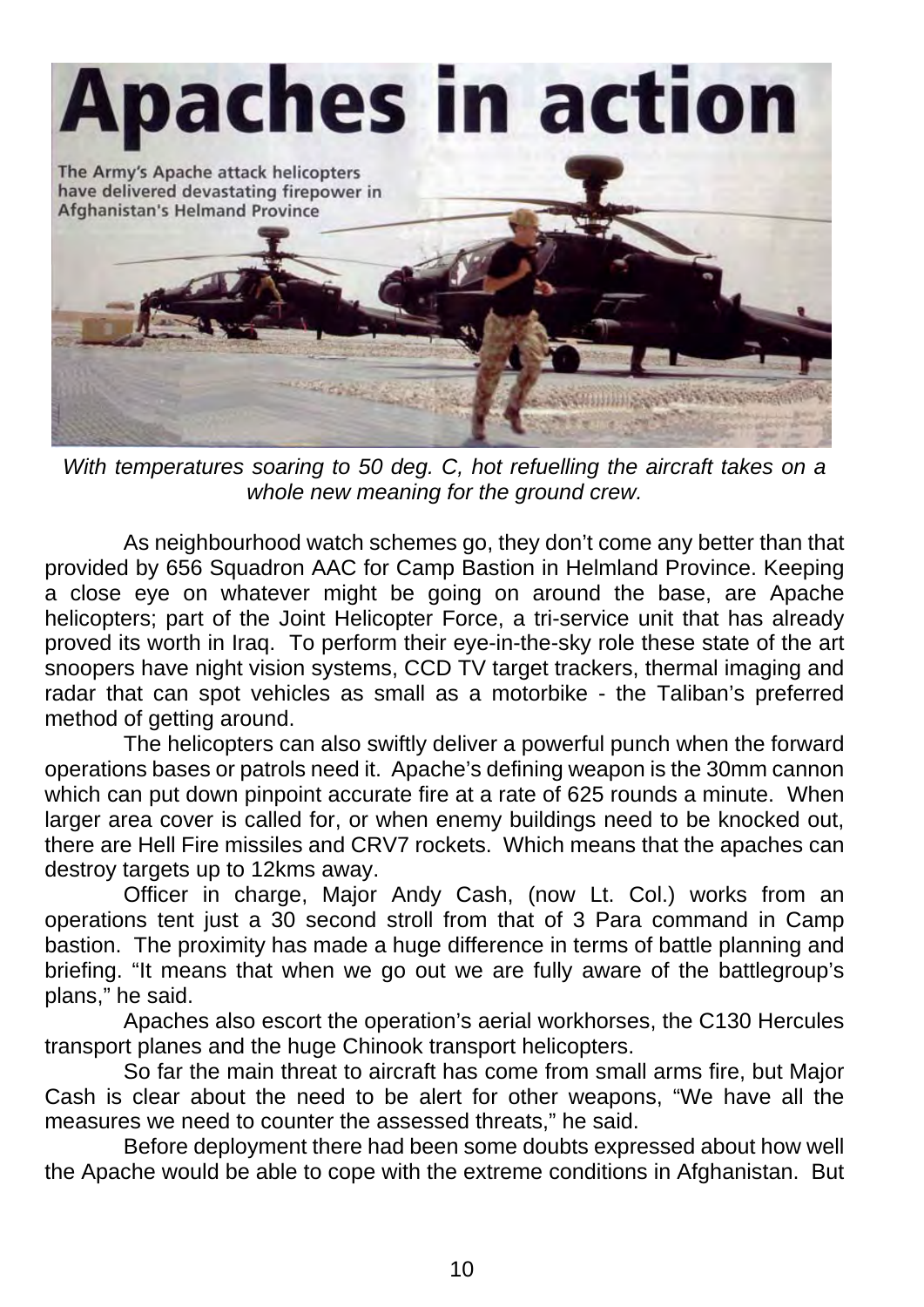the helicopters have performed exceptionally well. Flying high and hot is always a challenge for helicopters as the engines have to work significantly harder.

 Flying through dust like talcum powder at 120 knots is also a challenge. "One pilot said the other day he'd rather do another year in Iraq than have to do another heavy dust landing here," said Major Cash. "But the Apache copes a lot better than I imagined. They are carrying heavier loads longer distances than the US aircraft."

 It seems that one of the few down sides of the Apache falls to the ground crew. "Its not so bad working in the cockpit with the aircon going," said Lance Corporal Martin Booker. "But we are so used to the temperatures being in the fifties now, 25 degrees C seems cold to us, so sometimes we have to put the heating on instead."



*It takes only a moment for the ground crew to reload a missile on the Apache, and in no time at all the attack helicopter is ready to go.*

## **Helicopters under attack**

There has been no shortage of small arms fire directed at the Apaches. as illustrated by one pilot's recent experience. Captain Peter X (we are not allowed to disclose his full name) of the AAC said: "We were called in to offer overhead support to protect a Chinook that was under fire while trying to pick up a casualty after three vehicles had been destroyed by rocket propelled grenades. It was nearly last light, but we decided to go in. We were talked into location by the guys on the ground. The tension and breathlessness in their voices is always apparent. There was a lot of tracer fire coming up around the aircraft, in fact so much we had to fly on instruments as we couldn't actually see where we were going. But we didn't get hit."

 There have been a few occasions where an Apache has been hit, but so far nothing serious. "I have been shot at a few times, but haven't realised it until we got back," said the pilot. "Its quite strange. I don't know if it's the training or just stupidity, but it just doesn't seem that scary at the time."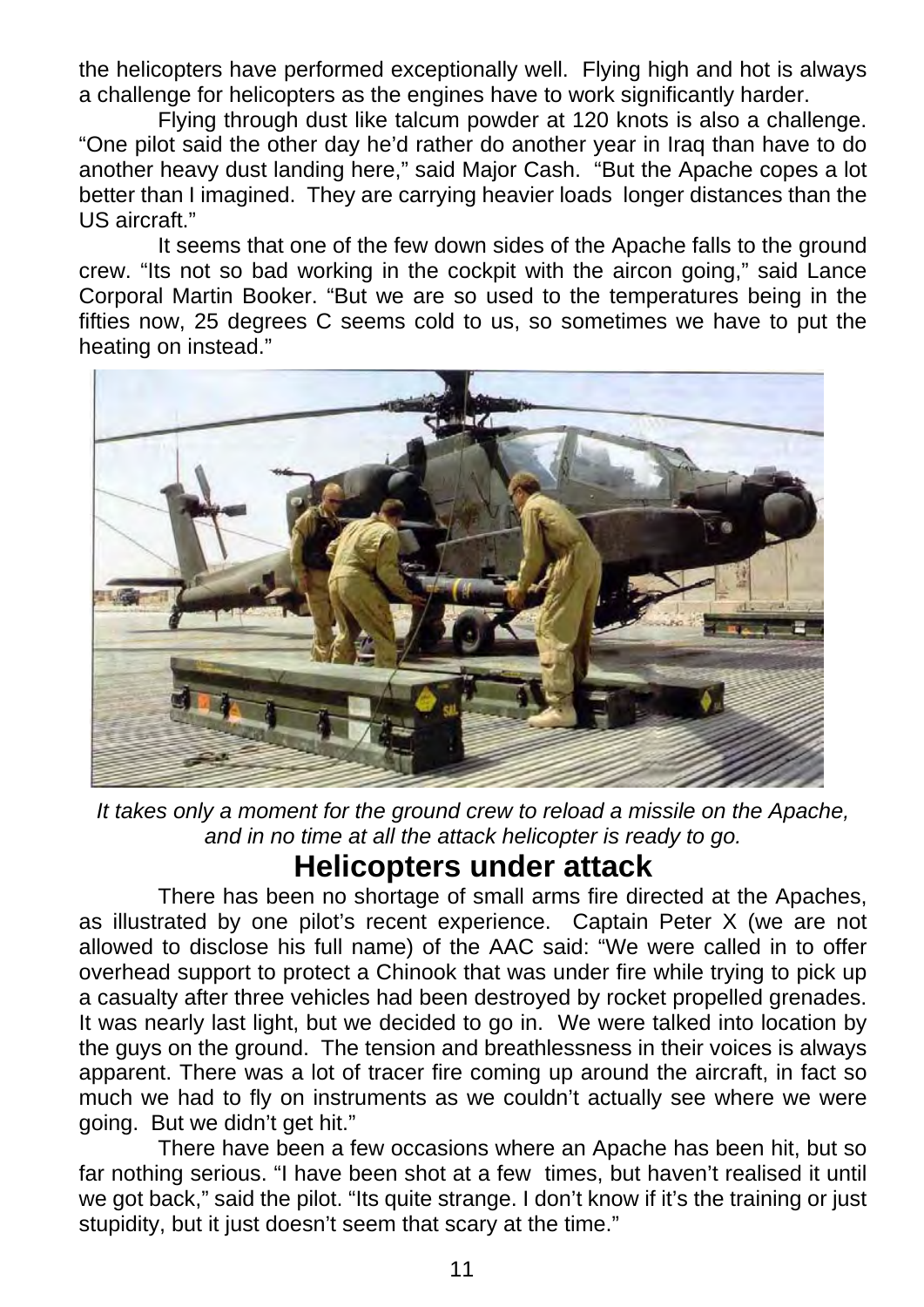## **ARMY PILOTS PRAISED**

#### Chief of Staff commends professionalism of 9AAC personnel

 Brave Apache crews received praise from to top as they were given a heroes' welcome on returning from their first operational outing with the helicopter.

 Air Chief Marshal Sir Jock Stirrup, the Chief of the Defence Staff, said the professionalism and dedication of personnel from 656 Squadron, 9 Regiment, Army Air Corps, during their three month tour in Afghanistan had placed them at the "cutting edge of British military power."

 He added: "They have earned their spurs in the heat, dust and fire of combat, in the face of challenging and complex operations and often in the face of great danger.

 "You do not need to ask them about their contribution - you need only ask those on the ground who depended on them, day after day, to provide the crucial edge over the enemy. They will leave you in no doubt about what the Apache achieved."

 ACM Stirrup, himself an experienced pilot who flew fast jets with the Royal Air Force, was speaking after presenting their crews with their campaign medals at their base in Dishforth, North Yorkshire. He said that the Apache had proved itself a battle-winning weapon, which had excelled in its role despite facing a "stiff challenge" in southern Afghanistan.

 "We might not have expected the degree of ferocity that the fighting would sometimes reach at its peak but we were ready for it - we were ready because of the quality, training and courage of our forces on the ground," Sir Jock added.

 "But we were also ready because we deployed the best attack helicopter in the world and because it was crewed and maintained by people who are among the most able anywhere.

 "We always knew that the Apache was a potent weapon system and that the people who operate and support it were brave and professional. But they have had to demonstrate these qualities - and more - in the most demanding circumstances."

*The above article was spotted in 'Soldier' magazine by Andrew Simkins. Ed.*

#### **Correction**

*\*\*\**

 In the summer Journal 2006 we published an article from Capt. H.J. Groom wherein it said that Flt. Lt. Eaton RAF was the 'Equipment Officer'. Ted Maslen – Jones tells us that he was the much loved Squadron Adjutant from the time that the squadron was formed until the end of the operations in Java. We apologise for the error which came to us in the original text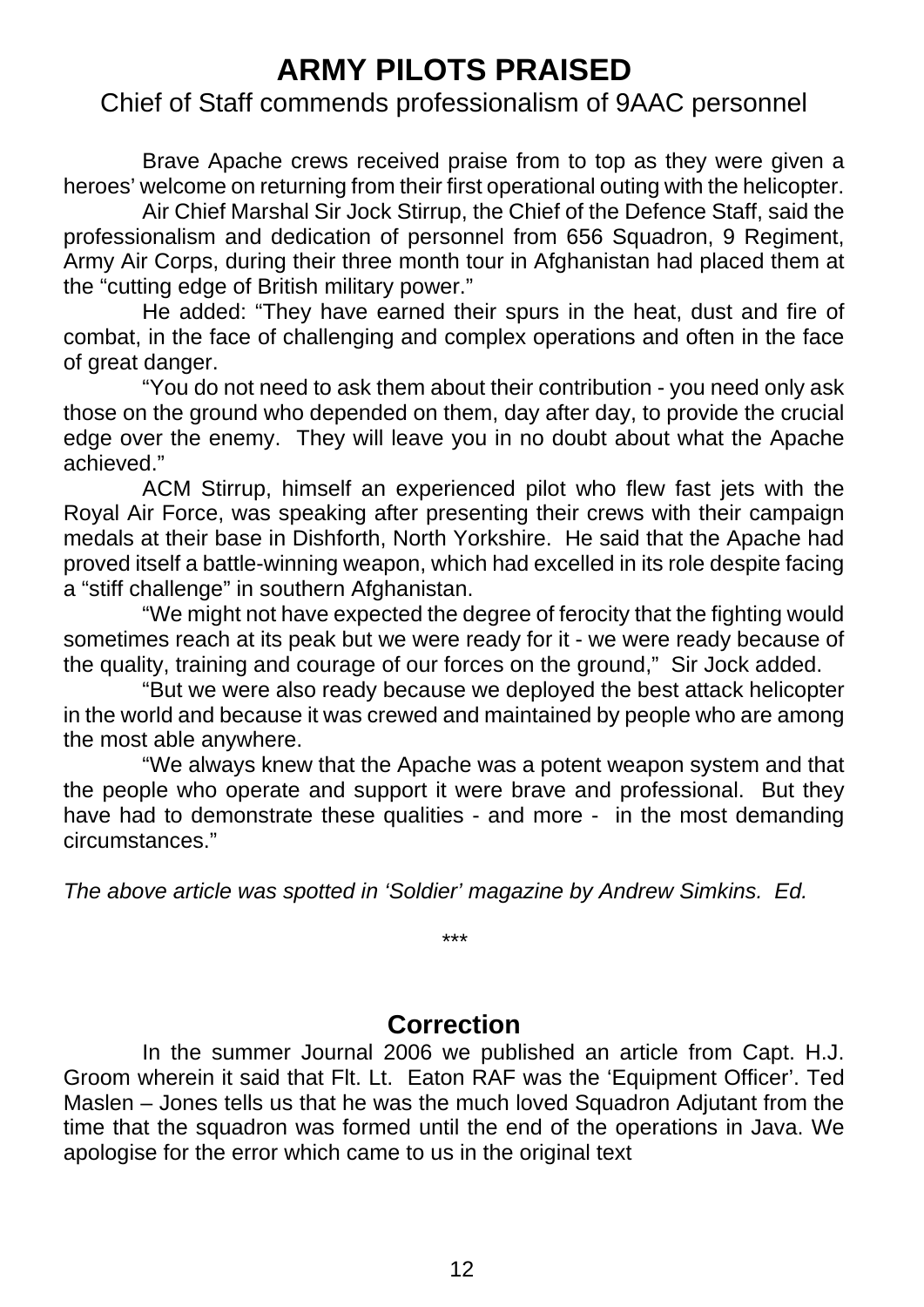## **Re-Union Middle Wallop 14th September 2007**

 We have arranged to have the reunion on the same weekend as the Army Air Corps 50<sup>th</sup> Anniversary. We need to have your intentions urgently. Could you please complete the enclosed form. This must be returned by **28<sup>th</sup> FEBRUARY 2007.** You can telephone Maurice Haynes on 01264 738203 to confirm receipt of your application. Or ask via e-mail at confirm receipt of your application. Or ask via e-mail at maurice haynesuk@vahoo.co.uk We would like to know if you wish to We would like to know if you wish to attend either one or both events. Please be aware that submission of this return will not quarantee a ticket.

#### **The Re-union**

- 1. The allocation for the re-union will be on a 'first come first served' basis, so please do not delay.
- 2. The food has not yet been decided as I am waiting to confirm the caterers. There will be a veggie option.
- 3. The time of starting will be 1800 for 1830. If different you will be advised. Please ensure your contact details are included
- 4. The venue will be in the Museum at Middle Wallop
- 5. We have been over subscribed in previous years, as we anticipate the same this year it will be on a 'first come first served' basis. There will be a reserve list if necessary
- 6. We will supply transport if sufficient demand. Please enclose the necessary money £8 pp. Please ensure you advise us of the Hotel.
- 7. The cost will be £22:50
- 8. We have been unable to block book any Hotel this year but are able to recommend the following:- The Premier Travel Inn. Andover. 01264 321920 or 0870 850 6304. Also The Inn at High Post, 01722 782592 may be more to your liking.

*Maurice Haynes*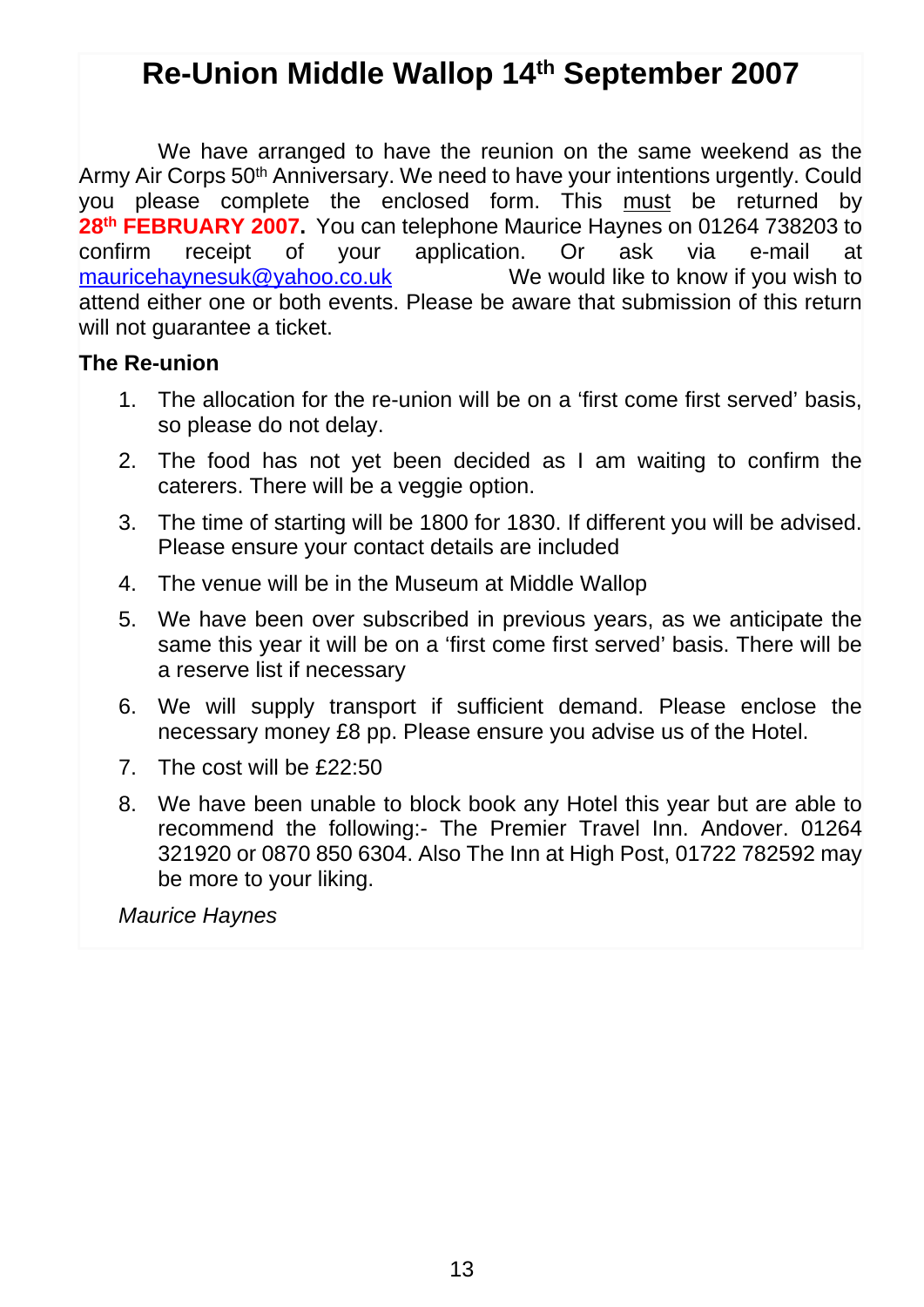## **Army Air Corps 50th Anniversary 15th September 2007**

This will commence at approximately 10.00 to 10.30 am

 Their Royal Highness's The Prince of Wales and the Duchess of Cornwall will be in attendance.

Entrance to the event and the lunch is free to those with allocated tickets.

 We believe that members with allocated tickets will be free to enter both the Army Air Corps Association and the 9 Regiment marquees.

 There is a very full programme of events planned. The main event will consist of Drumhead Service, Meeting the Veterans (us), Parades, Awards, March Past and Lunch. At about 1630 Flying displays, Beating the Retreat followed by an evening programme of music. These events are in early stages, so items and times may change.

 Please be aware that 656 Squadron Association are not involved in the planning and/or issue of tickets, we are collecting your names on behalf of the 656 Squadron Association and forwarding to RHQ. The numbers are limited so please apply as soon as possible; the sooner we can get our bid in the better.

Please DO NOT apply to the Army Air Corps Association if you have already applied with 656 Squadron Association, this will not improve your chances, but will maybe take another persons place.,and will possibly result in your name being deleted from both lists in error

**The criterion is ONE member, plus ONE Spouse/Partner or Carer. No children or friends.** However, if you require extra people to come, please apply on the form giving me as much information and help so that I can make a case to the AAC at RHO

#### *Maurice Haynes*

**\*\*\***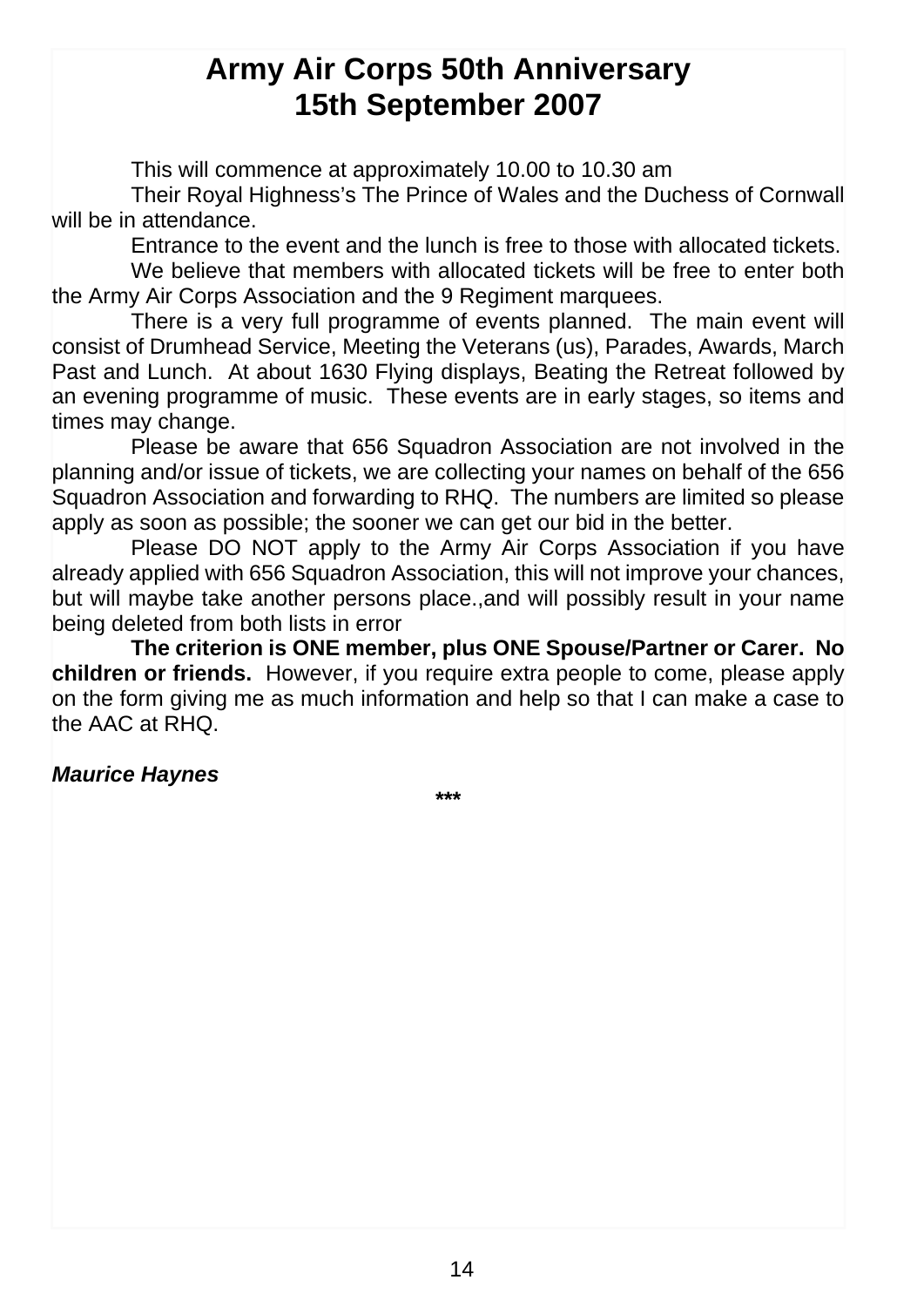## **MEMBERS' CONTRIBUTIONS**

## **Memories**

*by Cpl. L.A. Belsey MID*

 My service career started in August 1951 at Catterick, joining the Royal Signals. After basic training I was posted to Ripon for my driving course,from there II went to Aldershot, then on to detachment to Bude in Cornwall.

 After returning to Aldershot, I was then posted to Korea, sailing on the troopship 'Austarius' which took twenty eight days via the Suez Canal. On arrival in Korea, I was transferred to the Glider Pilot Regiment 1913 Lt. Liaison Flt.

 The first airfield (name I can't remember) was where I had my first flight in an Auster aircraft.

 From there we moved up to Fort George Airstrip on the River Imjin, just over the 38th Parallel. Captain Irwin was our commander, a big man with a large moustache.

 I often got a call from the American Airbase in Inchon to go and pick him up as he had had one too many.

 I remember most of all the terrible accident to Captain Harris of 1903 Flight, who was killed by a jet crash landing at the end of our runway. It happened on Coronation Day 1953.

 I had many a flight doing reconnaissance over the enemy lines. On my last day in Korea, Capt. Irwin took me up on a flight and on returning to base did a loop-the-loop and then a corkscrew before landing. To his surprise I thoroughly enjoyed it.

 I was then sent to Japan for a week before joining the troopship 'Devonshire' to take us to Singapore.

 On arrival, I joined 1911 Lt. Liaison Flight at Seremban, from there we moved up to Benta.

 I was MT. NCO to Captain John Phillips who was an excellent pilot, but also a very daring one, taking off and not climbing until the last minute.

 I did quite a lot of flying over the jungle, taking pictures of clearings to find out if the Communists were growing crops.

 Our last move was then down to Singapore at the Royal Navy Air Station at Sembawang, nice clean barracks, plus swimming pool. I played football and cricket and also scored my first century, 104 not out, against the Navy.

 My three years overseas tour was now up and I returned to England, flying on a Hermes Hercules aircraft, taking us three days and arriving at Stanstead Airport which was covered in snow.

 I was demobbed in 1956 after serving 5 years in HM Forces. It was, to say the least, an enjoyable and marvelous experience.

 I now belong to the Glider Pilot Association, also 656 Squadron Association. I am now, of course, retired, and spend a lot of time bowling and cutting our bowls green.

My wife and I enjoy cruising with P & O whenever we can.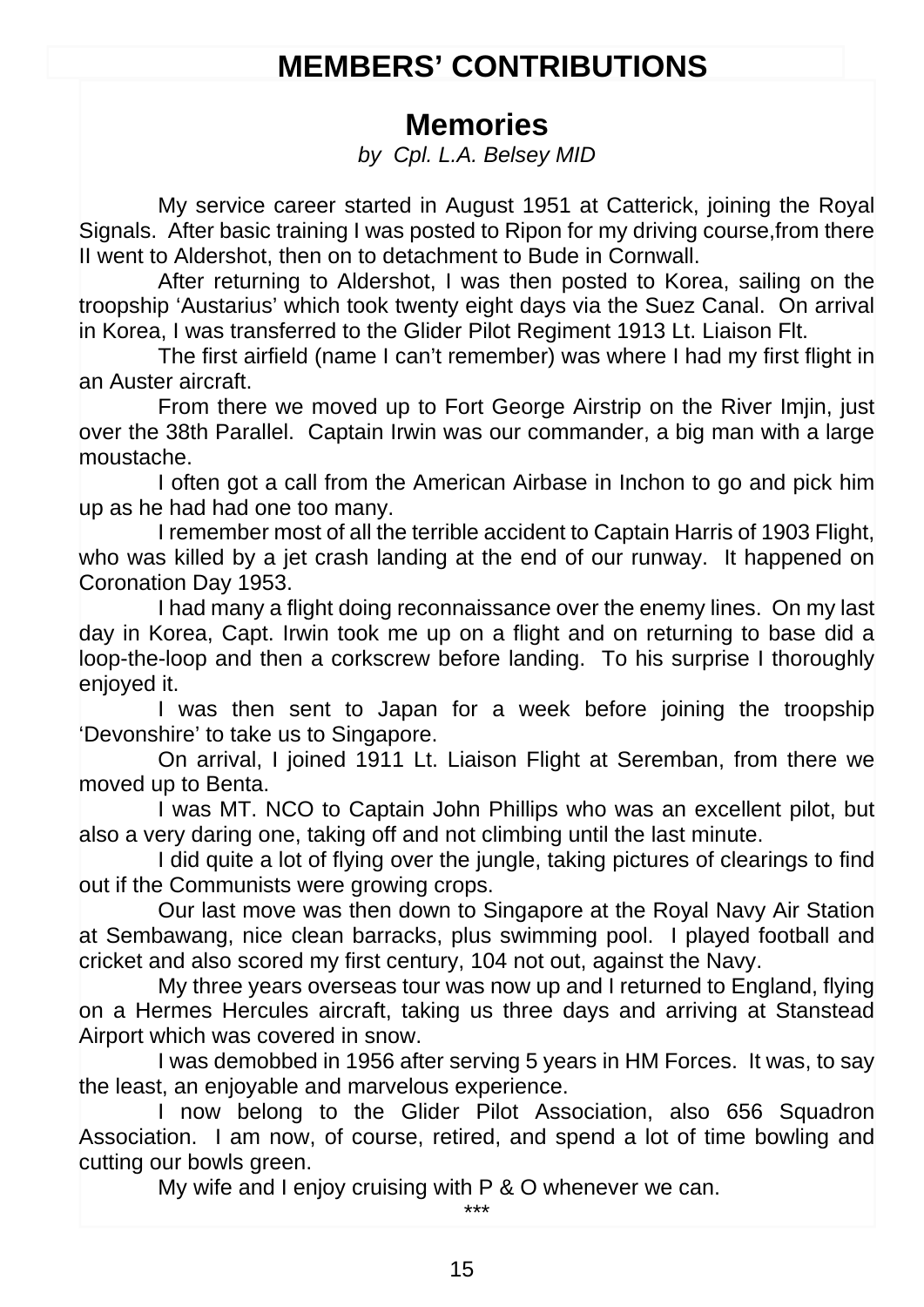#### **'The Duty Crew'** *by Geoff Mansfield*

 I joined the army on 1960 and became an Aircraft Technician in the Army Air Corps. In 1964, having spent three years on active service in Malaya and Borneo, I was posted to the Army Air Corps Centre at Middle Wallop in Hampshire. One Saturday night four of my friends and I were at a dance in the NAAFI. We were being entertained by a local group called The Troggs, who were later to turn professional and find fame and fortune. At the interval they kindly allowed us to use their instruments, and although we had never played together before, we gave a rendition of 'Under the Boardwalk' that would have shamed many a professional group. And so the rock group 'The Duty Crew' was born. We spend two very happy years together, playing at NAAFI dances and local gigs, but all good things must come to an end. Our lead quitarist was posted to Germany, the rhythm guitarist went to Borneo, the bass guitarist went to Cyprus and the singer hid away on his little den at Middle Wallop for the rest of his army career. As for me, I was demobbed in 1966 and went home to Mum.

 Forty years later, whilst surfing the web, a name I recognised cropped up. After five e-mails, labeled return to sender, and several 'phone calls later, I was contacted by a person with a rich Irish brogue. I has found Sean 'The Fenian' Kearney, rhythm guitarist. Fired with enthusiasm we set about tracing the rest of the group. Two weeks later, having discovered a likely address, I knocked on the door of a house in Reading, Berkshire, which was answered by John 'The Nose' Balague. Our bass guitarist had been unearthed. A few days later John contacted Sean and myself with the news that he had made contact with Mick 'The Broge' Brogan, vocalist with 'The Crew'. This left only Les Kehoe (Keogh?) our superb lead guitarist and we would be ready for our comeback. However, finding Les has been much more difficult. We have tried all the likely avenues and some unlikely ones, such as Liverpool FC fan club, all to no avail. We appeal to you as a last resort. We believe Les came from Birkenhead. He was probably born between 1940 and 1945. Les was a Vehicle Mechanic in the REME, and was stationed at Middle Wallop 1964-66. He was a short lad, about five feet six inches tall, and had bulging eyes. He had a big quiff of dark hair that hung over his forehead.

 Please help us find our old friend, you will make four of Her Majesty's Old Soldiers very happy, and eternally grateful.

 Me? I'm Geoff Mansfield, nicknamed 'Killer', but used my second name Alan, whilst in the Army, as there were too many other Geoffs around. I played the drums........

*Just before we went to print, we received the following:*

*.........* The good news is that we have found Les. Back in March 2006, among many other attempts, I 'phoned the Army Historical Records Department in Scotland. A very helpful young lady suggested that I write a letter to Les and send it to him at his last known address. If she could find a match for the small amount of detail I was able to provide.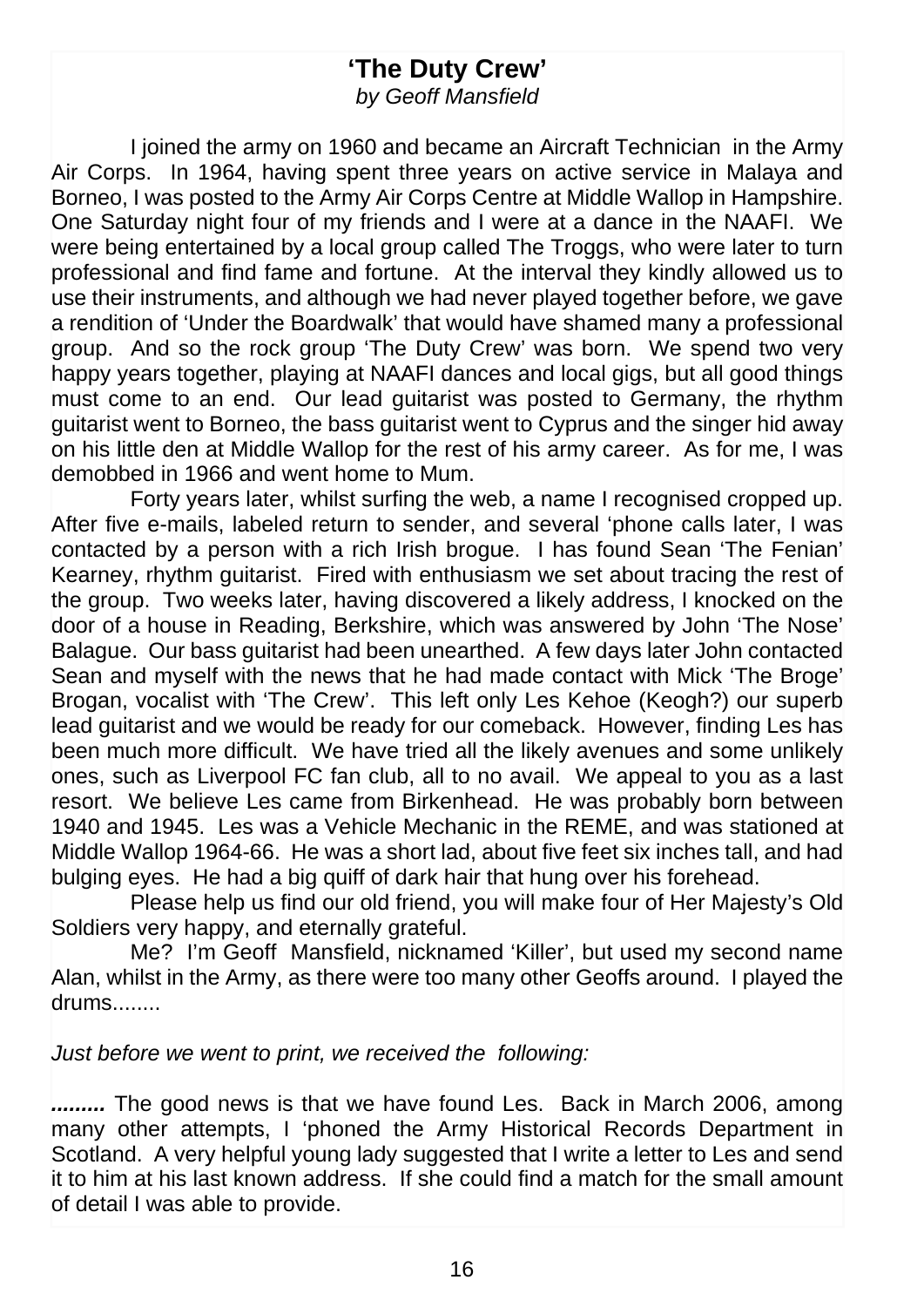We always knew Les as Les, but in fact his first name is Bryan, which made tracing him more difficult. I sent the letter to her, but several months went by without any news, so I gave up on that line of enguiry. On September 2nd the 'Missing' article was published in the Daily Mail. No news for over a month, when I got an e-mail from the Daily Mail, saying that they had received a letter and if I would give them my postal address they would forward the letter to me. I immediately responded and then composed an e-mail to Sean, Mike and John to tell them the article had had one response and to keep everything crossed in the hope that it was Les. Just as I hit the 'send' button on my computer my mobile 'phone rang. I didn't recognise the number, so I answered rather cautiously as<br>few people knew my mobile number. Imagine my feelings when a rich few people knew my mobile number. Liverpudlian voice said "I think you are looking for me" Half an hour later, after a long conversation with Les, I rang the rest of the gang with the good news. Mr. Vodaphone must have made a lot of money that day. The letter I sent to the Army Historical Records Department had finally caught up with Les.

 The letter form the Daily Mail, it was from Marie Chew (nee Cooke) who remembered us at Middle Wallop. Marie married another Wallop chappie, Vince Chew, who was stationed there at about the same time. Marie and her husband are keen to trace their old friend, Patrick Lundy, also at Wallop.

As for the Duty Crew, I met up with Les and John Balague in December, when Les came down to visit his family in Winchester. We plan to reform the group for a bit of fun, and maybe busk at the 50th Air Corps Anniversary celebrations next September. Mike is tuning up his vocal chords, I have borrowed a set of drums and lent my guitar to Sean. Les has dug his guitar out of the loft and dusted it off and John has bought himself a bass guitar and amplifier for Christmas, so we are well equipped.



 *The Duty Crew , Left to Right: Sean Kearney, Mike Brogan, John Balague and Geoff Mansfield.*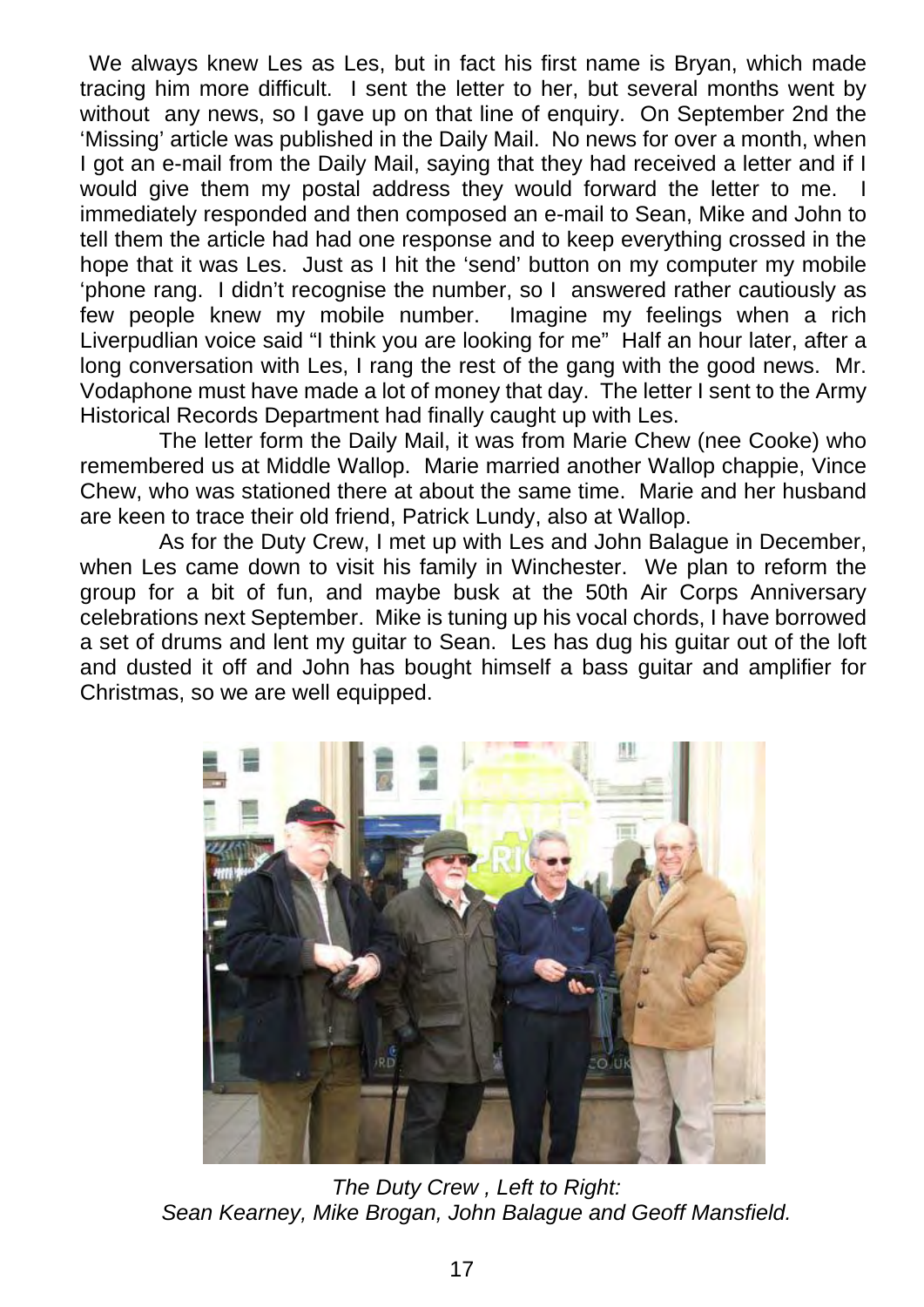#### **It happened to me.**

by Ex L/BDR "Pop" Reading

 I was NCO I/C Signals at SHQ Nobel Field, Kuala Lumpur. One Sunday in July or August 1955 I was duty NCO when an ambulance pulled into the parking area for the Auster aircraft. A lady got out of the ambulance and asked who was duty NCO; I told her that I was. She was in charge of welfare for the natives who lived in the Kampongs deep in the jungle. She told me that she had the body of a village chief in the ambulance. She asked me to arrange for him to be loaded into a helicopter which would be arriving from Kuala Lumpur main. The reason he was brought to Noble Field was that Sir Gerald Templar, who was Commander in Chief of the Far East Forces, was due to land at Kuala Lumpur Main and there were about forty photographers waiting to greet his arrival.

It transpired that security forces had been operating in the Kampong area and the villagers had been warned not to venture out. The headman had ignored the warning and, when the security forces saw a movement in the undergrowth, they opened fire, killing him.

 The helicopter arrived and Gunner Jock McKenzie and me loaded the body in the helicopter to be flown back to the village. When the CO came in to HQ, I told him what had happened. He told me to forget all about it, as it would be bad for morale if it got out what had happened.

 I volunteered three times to go out with the Infantry to patrol in the jungle, once with the Somersets, once with the Hampshires and then with the Malay Air Force Regiment, who were stationed at Klang. I was accompanied by Gnr Lofty Watkins from SHQ, the trackers for the patrols were from the Iban Tribe, exheadhunters, from Borneo.

 I was in Signals section at SHQ from 1953 to December 1955. Our Officers were: Major Robertson, CO. Captains Perkins, Bath, Refoy and Whitehead. Our SNCOs were: W/O Searle, Fit/Sgt May and Sgt Walton

\*\*\* *Once upon a time, three Officers were walking through the woods and suddenly they were standing in front of a huge, wild river. But they desperately had to get to the other side. But how, with such a raging torrent? The first Officer knelt down and prayed to the Lord, "Lord, please give me the strength to cross this river!" \*pppppfffffffuuuufffffff\* The Lord gave him long arms and strong legs. Now he could swim across the river. It took him about two hours and he almost drowned several times. BUT…he was successful!*

 *The second Officer, who observed this, prayed to the Lord and said, "Lord, please give me the strength AND the necessary tools to cross this river!" \*pppppfffffffuuuufffffff\* The Lord gave him a tub and he managed to cross the river despite the fact that the tub almost capsized a couple of times.*

 *The third Officer, who observed all this knelt down and prayed, "Lord, please give me the strength, the means and the intelligence to cross this river!" \*pppppfffffffuuuufffffff\* The Lord converted the Officer into a Sergeant. The Sergeant took a quick glance at the map, walked a few meters upstream and crossed the bridge. Anon*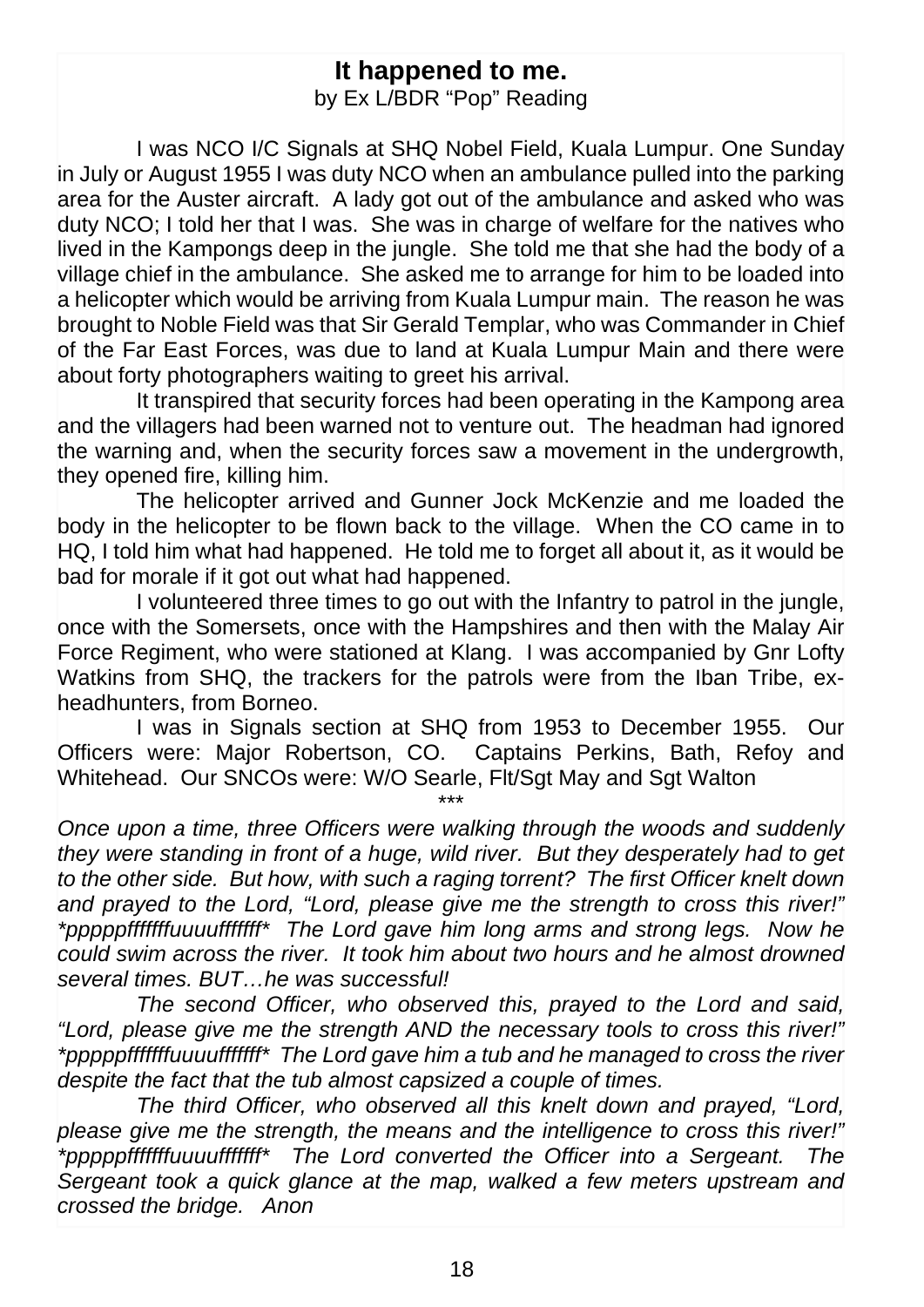## **A sprog goes on his Military Training Class Two course**

*by John Heyes*

I suppose that after spending about six months in Taiping, I was now, technically, not a sprog, but sprogishness is a perception, a state of mind. I still considered myself a sprog in many ways and I'm certain that the 'tiffie' did too. I had also come to the realisation that I had made a serious mistake in choosing 'Airframes and Engines 'as a trade. It is fundamental to being a mechanic that necessitates getting fairly dirty from time to time and I had a severe aversion to being dirty. I particularly disliked working on engines, dirty smelly things. By dint of various subterfuges I managed to take over the running of our small stores, the POL accounting, the battery shop, when we had no 'Greenie', and anything else that avoided picking up a spanner. Naturally I was still on the duty crew roster and performed Before, Turnround and Afterflight inspections but since these mostly involved kicking the tyres and counting the wings, no dirt was involved and I didn't mind too much. I quite liked the fabric and painting work and there was plenty of that as the fabric on the Austers would rot quite quickly in the tropical conditions. Our area of responsibility had many landing grounds, from disused airfields and village padangs to straight stretches of road that were unobstructed. Auster paint and fabric seemed to be both attractive and tasty to the local cattle. Leave an aircraft unattended on a village padang or remote field for a few minutes and on return one would find the cows contentedly grazing on the fabric.

'What', I hear you asking 'has all that got to do with the second class military training course?' It soon became obvious to me that the senior NCOs did not get nearly as dirty as the ORs and that the further one looked up the pecking order, the less close involvement in grubbiness pertained, therefore, get promoted!! The only way to get promoted was to obtain the requisite qualifications. I already had the necessary education certificates. I was too inexperienced to get the first class trade test qualification. The only other thing that I could do was to get the 'regimental' bit out of the way. So, off to 40 Base Workshops in Singapore (On the night train again!!) for three weeks of Regimental training. Oh joy!!

The first morning of the training set the scene for the next three weeks. It is an established fact that Sergeants Major regard anything that is slightly different to their conceptions of uniformity as a personal affront. The CSM was, I believe, from Malta and of a definitely Latin temperament. Pale blue berets were rarely seen in those days and the CSM let it be known, by his first order on the morning parade, that they had no place in his world.

 'You, in the pouffy blue hat. Fall out and take the parade!!' He barked out.

 This gave me a bit of a clue as to how his Latin temperament would react to anything different from his norm. I came smartly to attention and marched out to the front of the parade. Now this was at the time before the issue of DMS boots. (Moulded rubber soled boots). The potential for damage to the aircraft, from size ten boots with studs and heel plates, had been recognised early in the formation of AAC, as had the potential for conflagration caused by the combination of boot studs, sparks and one hundred and thirty octane avgas. In an attempt to avoid these disasters, all aircraft mechanics boots had been resoled and heeled with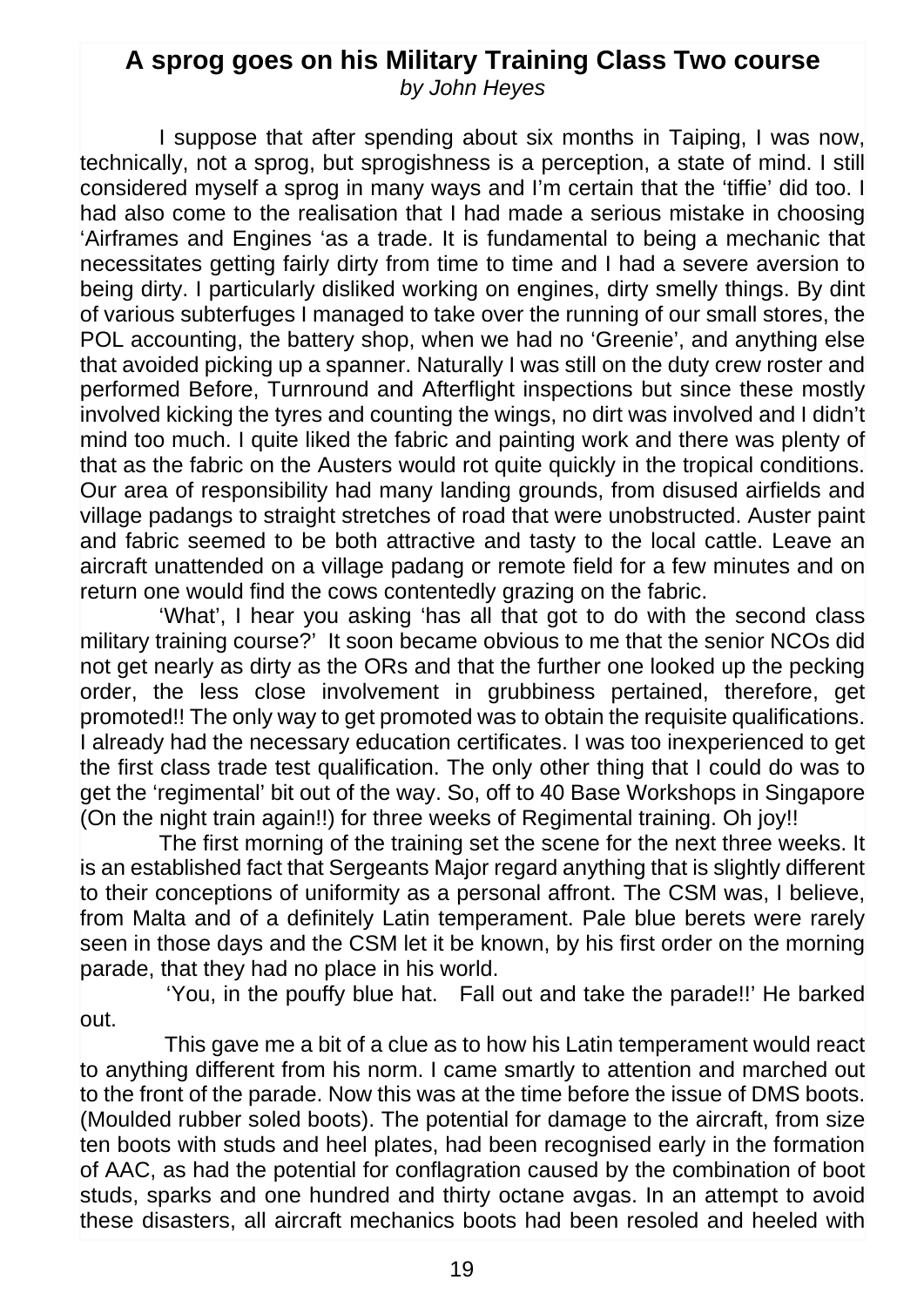rubber. Having avoided being singled out for anything on the first parade, the other nine people on the course were now breathing sighs of relief and struggling to control their mirth.

 'What have you got on your feet?**'** A purple faced, twitching and quivering CSM bellowed. He seemed to be hovering about six inches off the ground.

'Boots, Sergeant Major' I replied in a weak voice.

 'They…. are….not….boots,…what are they?' He barked, enunciating each word in a way that only a Sergeant Major can. (I seriously suspect that, at Pirbright, they have secret instructor, from RADA, to teach this manner of speech.)

'Boots, Sergeant Major' I replied in an even weaker voice.

'They…. are….not….boots, they are carpet slippers!! Get off my square!! Gettoff now'. he bawled.

 I marched smartly to the side of the square and waited in sweating trepidation as he detailed another smirking innocent to take the parade.

The roll having been called and the parade stood at ease, the highly polished, bristling and purple faced CSM marched over to within feeler gauge distance of my nose and roared,

'Go to the quartermaster, at the double, and draw a pair of proper soldiers boots then get back here in ten minutes wearing same. I never want to see those excuses for military foot wear ever again.'

I doubled away towards where I thought that the quartermaster's stores might be. 40 Base Workshops was a very large camp on both sides of a fairly busy road. I asked directions from a number of people who were met along the way and was rapidly coming to the conclusion that I had either entered some kind of time warp or an establishment for the mentally deranged. Everyone asked either had no idea of what a quartermaster's store might be, or they directed me to strangely seedy, apparently disused huts, in disparate parts of the camp, containing the detritus of long forgotten tenants.

I eventually found the stores but my ten minutes grace had long gone. On explaining my dilemma to the corporal in the stores, I once again became convinced that an alien culture existed at 40 Base Workshops. I was told that exchanging the boots was not an option as mine had been improperly modified. Only pristine boots complete with a full set of studs and heel plates could possibly be exchanged. Pleas that the modifications to my boots had official sanction fell on deaf ears. He took my plea to the CQMS who surveyed the offending footwear and declared them proscribed for exchange. The only solution was to purchase a new pair. Naturally, I was broke, having applied the 'Heyes First Law Of Posting or Detachment for Soldiers', i.e., 'Never arrive at any new location with money in the pocket'. I then went through the process of having the cost of the boots deducted from future pay and left clutching stiff new boots. Back at the barrack room, quick application of polish, unwind miles of khaki puttees from ankles, remove laces from old boots, lace up the new boots, don same, rewind miles of puttees and return to the square at a fast hobble.

On arrival on the square, the squad were being marched off to be introduced to the new army rifle, the SLR, which was just being issued to operational units. Unfortunately, 40 Base Workshops training unit was not at the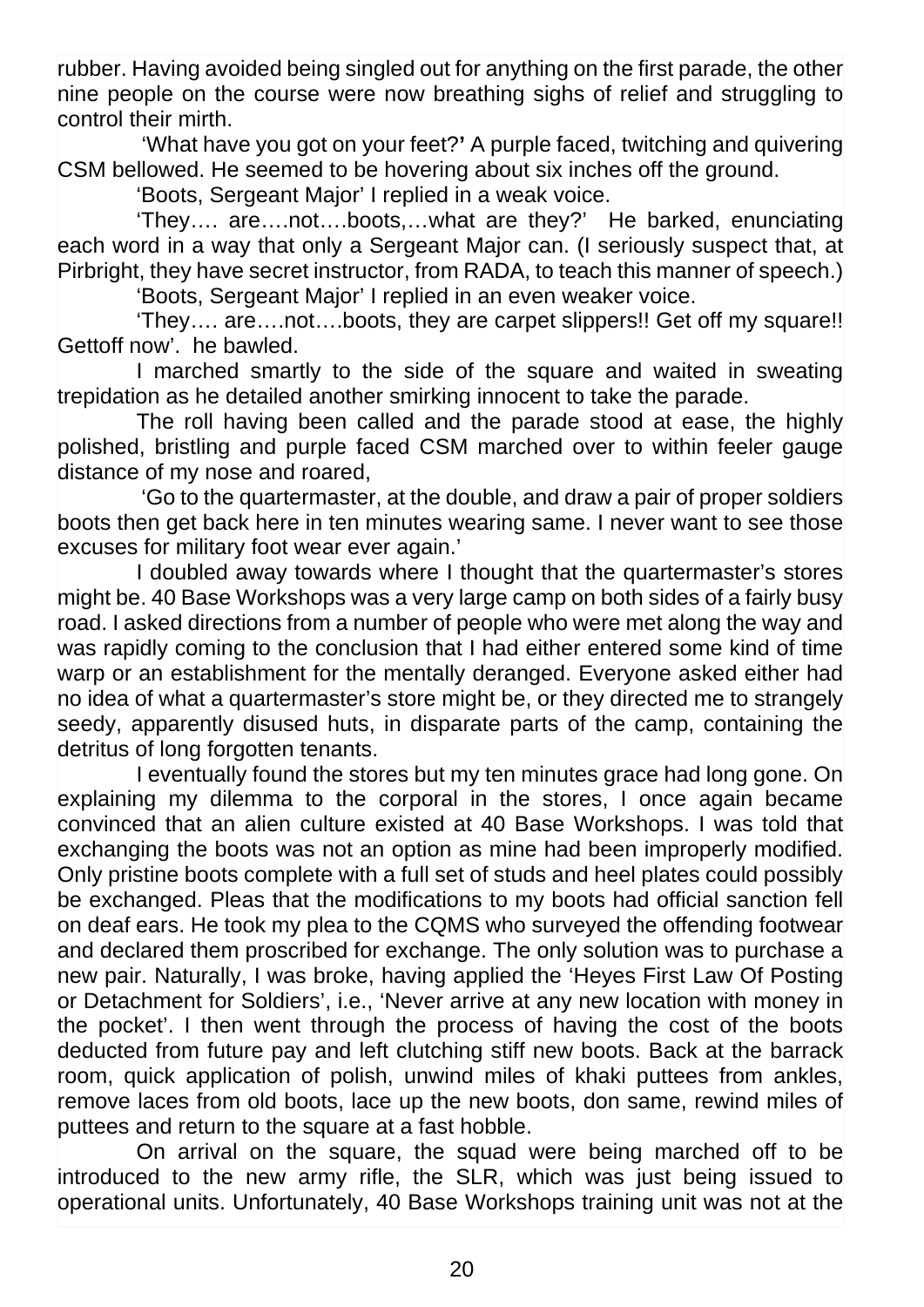top of the priority list for the issue of the new weapon and had been issued with part of a trial batch of the Belgian FN Rifle. The SLR had been based upon the Belgian design and had been made in the UK but with some significant differences. The cocking handle on the FN was a knob rather than the folding handle on the SLR. The SLR had only two positions on the selector lever, safe or single rounds. There was no position for firing bursts of automatic fire. I can only assume that Belgian soldiers are rotten shots and need to fire bursts. I suppose British soldiers are expected to hit things with a single shot. There were other differences but they were of no real significance at this point.

The rest of the morning was spent learning our way around the new weapon, stripping, cleaning, clearing malfunctions etc. The afternoon was dedicated to learning how the experts at Pirbright had evolved drill for the new weapon. It was at this point that the significance of the non-folding cocking handle began to manifest itself. At Pirbright, they did not go in for wearing shorts on parade too often and the drills had been designed around the SLR with the folding cocking handle. The sergeant drill instructor, highly polished, purple and twitching, (He must have been taking lessons from the CSM), demonstrated how to throw the rifle up the right hand side of the body to get to the Shoulder Arms position. The significance of the fact that he was wearing very nicely tailored long OG trousers and that we were wearing shorts was soon to manifest itself.

OG shorts that had been washed and starched a few times tended to become fairly fragile at the seams. New shorts were considerably tougher. When we attempted the same evolution, throwing the rifle sharply up our right sides, the first thing that happened was that the cocking handle caught in the hem of our shorts, cocking the rifle. Those with the newer shorts lost control of their rifles and sent them clattering to the ground, whilst those with the older shorts found that, whilst their rifles were in approximately the correct position, the transit had been accompanied by the sound of ripping material and their shorts were split from hem to pocket. When the drill instructor finally calmed down he somehow managed to get us all to the 'Shoulder Arms 'position. He now demonstrated the 'Order Arms' movement. When we tried it, the significance of the non-folding cocking handle again came in to play. Those with the newer shorts found the cocking handle firmly caught in their pockets, again causing the rifles, once again, to clatter to the ground. Those with already tattered shorts now found that the cocking handle had caught in their pockets and had completed the job of ripping it out, depositing loose change, keys, pocket knives and sundry other unmentionable objects onto the square, leaving their right legs completely exposed. The remainder of the afternoon was taken up in learning the rest of the drills with the new rifle. Half of the squad prancing about with their lower bodies partly covered with what appeared to be a jungle green split skirt and the other half trying to drill with the rifle held about a foot away from their bodies. The evening was dedicated to sewing up our tattered shorts.

After the fiasco of the first day, things could only get better, so I thought. The second day began on learning about the Mills 36 Grenade and how to care for it, prime it, and throw it. The morning was spent in the classroom and all went well. In the afternoon we were taken out to an area of the camp, close to the car park, where we were to take practice throws with an inert grenade. I was about the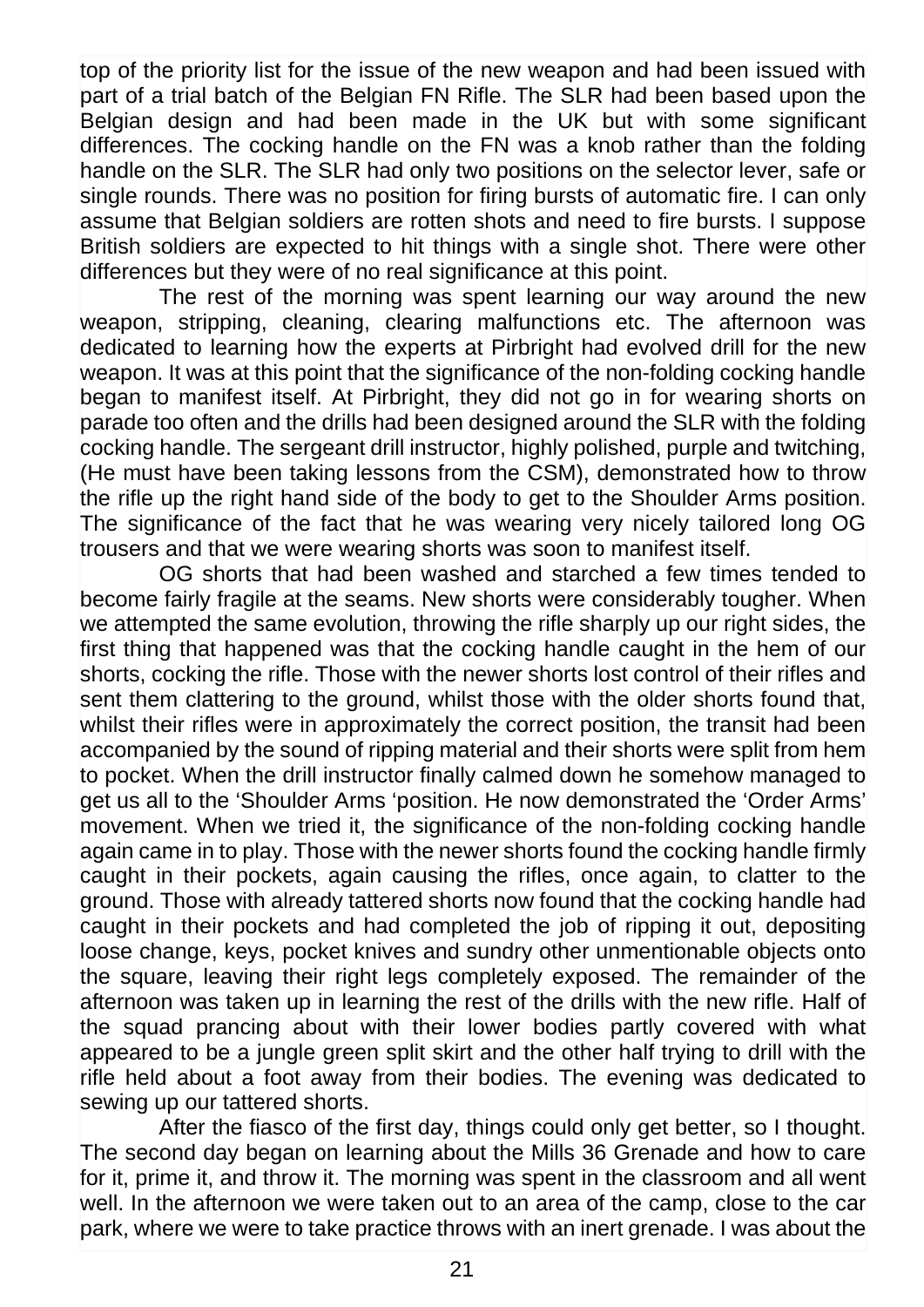fourth to throw. Now I have never aspired to being a cricketer and hurling cricket balls had never been my forte. This lack of this fundamental schoolboy expertise chose this moment to manifest itself. I adopted the requisite pose, (My wife tells me I'm an inveterate poser), and hurled my grenade at the stick which represented the target. As we were in Singapore, the humidity was high. My hands were very sweaty, which caused the grenade to exit from the side of my hand. My grenade described a beautiful parabola in the direction of the adjacent car park. It didn't make too much of a dent in the bonnet of the car that it struck and I wasn't too concerned. Let's face it, who in their right mind would let a load of sprogs throw practice grenades in close proximity to a car park? The Sergeant who was supervising the training now adopted the purple visage and the vigorous twitching which had been manifested by the CSM yesterday. I think that he had realised that we were throwing in an area that had been unwisely chosen by him. It was only when the CSM exploded onto the scene, foaming at the mouth and threatening dire consequences, that we eventually understood the true significance of the errant grenade.

#### *The dented bonnet belonged to the OC!!.*

I found that standing at the back of the squad, adopting the demeanour and look of a tree, didn't protect me from the verbal attentions from the Sergeant and the CSM. It was a pity that the instruction in camouflage was yet to come. That blasted blue beret gave me away I think. After casting a few aspersions on my ancestry and my potential lack of longevity, most of the verbal reaction from our Maltese Sergeant Major was directed at the Sergeant. The majority of his tirade is unrepeatable in polite society.

The next few days went by relatively incident free. We learned the nuances of interpretation of maps, contours, identifying dead ground from the maps and studying features that are generally unhelpful to those trying to pass over them. We were taught how to teach and instruct lesser mortals in the finer arts of drill and weapon training. We studied camouflage but this lesson came too late. I could have done with it before the grenade throwing farrago .I managed to get through the instruction and handling of the Bren gun without reducing my clothing to tatters or damaging any passing or stationary vehicles. I didn't understand why the instructors were reluctant to let us fire the 3.5'' rocket launcher or the inerga grenade. They had spent a great deal of time in teaching us how to use and care for them. I suppose the OC was concerned for the safety of the general public passing through the camp on the public road. Perhaps he was worried that his car could be a target again.

The last training morning was spent learning about the .38 revolver, which was still in standard use, and the Browning 9mm pistol. The CSM was the instructor for this part of the course and we learned the safety drills for both weapons as well as how to strip and clean both. Lastly we were taught how to hold, aim and fire them, dry firing them in the classroom. Our CSM was insistent that if one was firing a pistol at the enemy then one must be relatively close to him. Firing had to be reactive as natural instinct would make one hesitant to fire at another human being. We were lined up in two rows, facing each other, and were made to snarl at the man opposite before dry firing the pistol at him. After lunch, we went onto the pistol range again under the direction of the CSM. He loaded a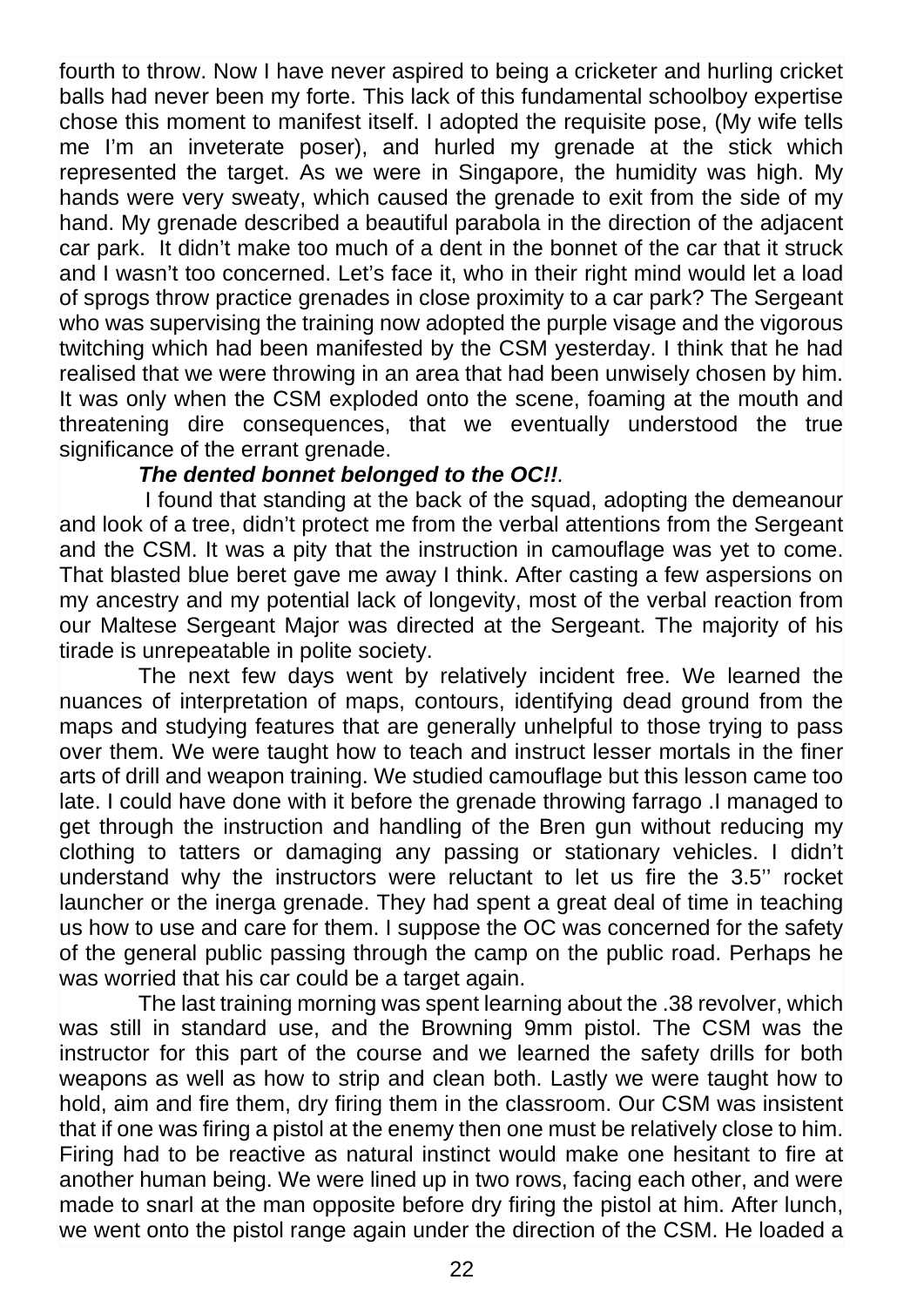.38 revolver and demonstrated how to fire it in the manner laid down in the training manual. Having emptied the gun at the target he then said,

'That is how the army says how to use this weapon. I will now demonstrate the most effective way to use it.'

He emptied the six rounds into his hand, threw them one by one at the target then threw the pistol after them.

'That is the most effective way to use this weapon' he declared, 'but you didn't hear that from me.'

The rest of the afternoon was spent firing the 9mm pistol from both the approved stance and what the CSM described as the FBI stance i.e., hold in both hands, both eyes open and bend the knees in an unseemly crouch. I found this very satisfying as I cannot hit a barn with a shotgun, even if I'm standing inside it. With the Browning pistol I had great success in actually hitting the target.

At last we came to the testing days and the end was in sight. We were tested in the classroom on all the subjects that we had been taught and I felt confident that I had done reasonably well. The last test was for each of us to take charge of the squad on the parade square and to demonstrate some aspect of rifle drill as an instructor. The CSM's eyes glinted as they alighted on my pale blue beret. He called me out to undertake the first rifle drill instruction.

'Carpet Slippers! Fall out and instruct this shower in the art of shouldering arms with the SLR'

 I thought that he might mean me so I marched smartly to the front and took position to instruct. I was a little nervous to say the least. After describing the drill, I then went on to demonstrate with accompanying commentary. Unfortunately, Doctor Spooner had taken charge of my brain and my first instruction went something like,

' With your right hand, fling the rifle up the right side of your body, swing the left arm across and grip the forestock then take a firm grip of the *gristol pip* with your right hand'

I had no idea why the parade had collapsed into fits of mirth, the Spoonerism went unnoticed by me. The CSM reverted to his purple twitching mode and quieted the parade. I was allowed to finish my demonstration which I achieved without ripping any of my lower garments or dropping the rifle. It was only after the testing was over and we had left the square that I was told what I had said.

Unbelievably, I passed my second class military training course and returned to Taiping. I still wonder what the criteria were for passing the course.

\*\*\*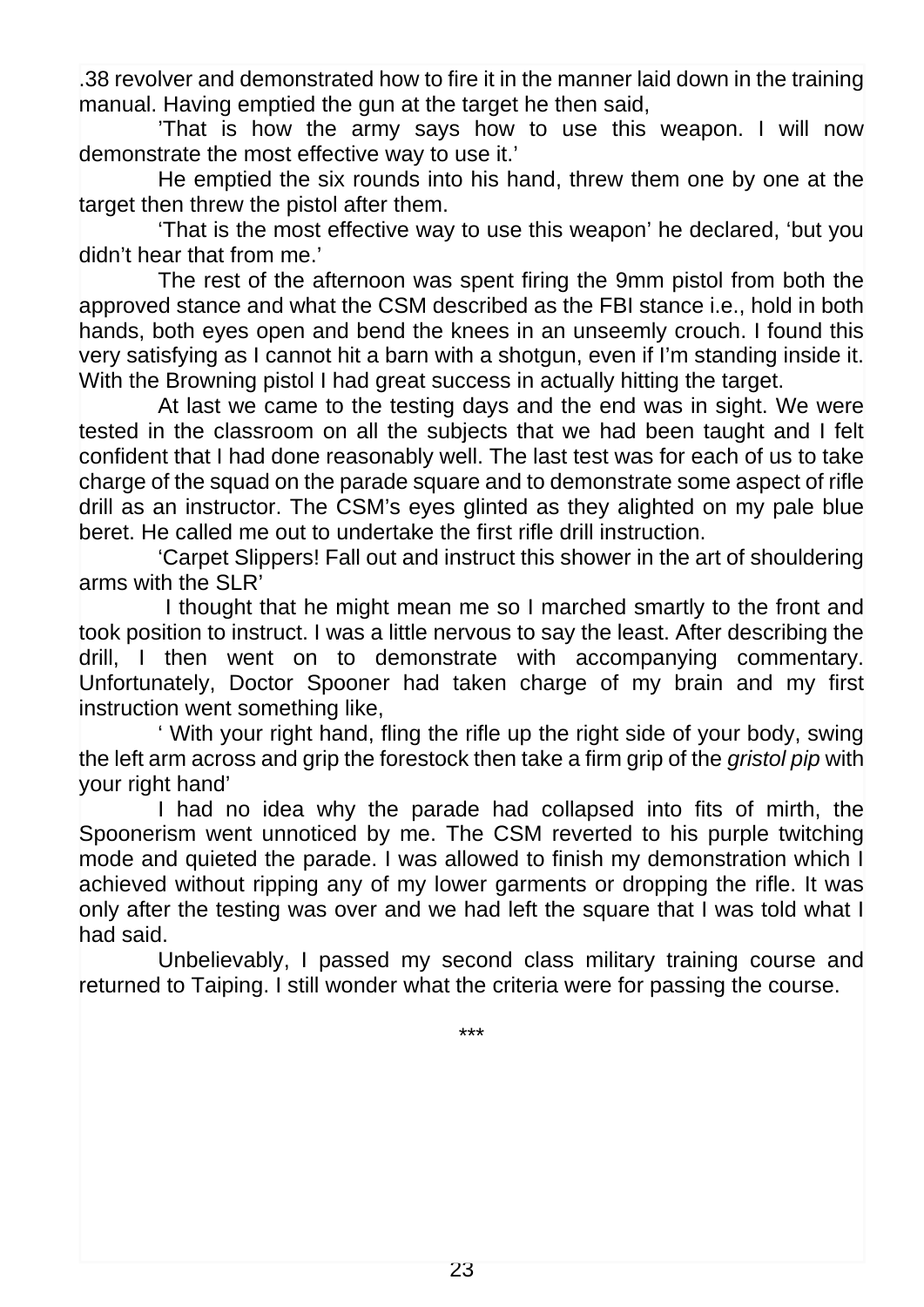#### **Beer Bottle Bombing in Borneo**

*by Simon Salter Maj. (Ret)*

 I passed out of 155 Course (2 Jan - 28 Sept '62) probably having achieved the bare minimum standard. On Chipmunks it took me 15 hours to go solo and, but for the fact the CFI was away playing golf, my chop ride would have preceded my first solo! Soon after going solo I managed a spectacular ground loop which was to stand me in good stead later. I was trained on the Auster 9 initially by John Coles and later in advanced fixed wing by Mike Badger. On one occasion we finished up in the middle of a com field during a demonstration of a CATO over high elm trees (see Daisy Cutter attached). I joined 656 in Kluang in<br>November 1962 where my theatre

 $30500y62 = 243$ **DAISY CUTTER** UNCLAS ABAAC/SOR/23 SPECIAL OCCURRENCE PD AIR MINISTRY FOR DFS A. AUSTER 9 B. AACC MIDDLE WALLOP... E. INADVERTENT LANDING IN CORNFIELD PD DAMAGE TO ATRCRAFT NIL F. NIL G. WHEEL TRACKS 150 YDS IN CORNFIELD PD OWNER NOT YET KNOWN Wing Commander Spry says: This is such a beauty from the point of view of what it offers to the imagination of any writer of comment, that I feel sure anything I say would reflect unfair advantage. I will take a different line

from the obvious, therefore, and observe that you did jolly well to save your aircraft and your neck, Major, while simulating very operational conditions. Let us use this as an example of the hairbreadth distinction which exists between "the limit" and "beyond the limit" in all aircraft operations.

November 1962 where my theatre conversion proceeded slowly with Red Meaton until the Brunei revolt took place and the requirement for pilots increased. After a jungle survival course and a check out by Jack Elston I found myself in joining 14 FIt commanded by Bill Duthoit. The Austers were used for ADS, leaflet dropping, and various recces. On one occasion I saw the leader of the rebels, Azahari, on a clear hillock. However at this stage the only helicopter available in Brunei was an RAP Sycamore flown by John Weaver the Navy 846 Sqn R N with piston engined Whirlwinds having returned to their ship so no action could be taken.

 Flare dropping became a major requirement as the rebels were on the run and believed to be holed-up on a mangrove island in Brunei Bay. In order to reduce their chances of escape nightly missions were flown to drop 3.5 inch parachute flares over the islands.

 As the technique of flare dropping had not been covered in training, my Flight Commander,Bill Duthoit, sent me off with the

AQMS, Len Edgecock, on my first night mission and he would brief me as we carried out the sortie. For the benefit of those who have not flown Austers on flare drops, the loading was as follows: 3 flares were fitted under the fuselage on a light series carrier (the fourth being omitted as it sometimes caught fire in the slipstream) 4 flares were placed between the co-pilot/dispatcher's legs and a further 4 were strapped to the rear facing seat.

 On 16 May 1963 at 0400 we taxied out in a heavily laden door-less Auster which seemed to absorb the entire length of Brunei International runway before becoming airborne. Slowly we climbed to 3000ft over the target area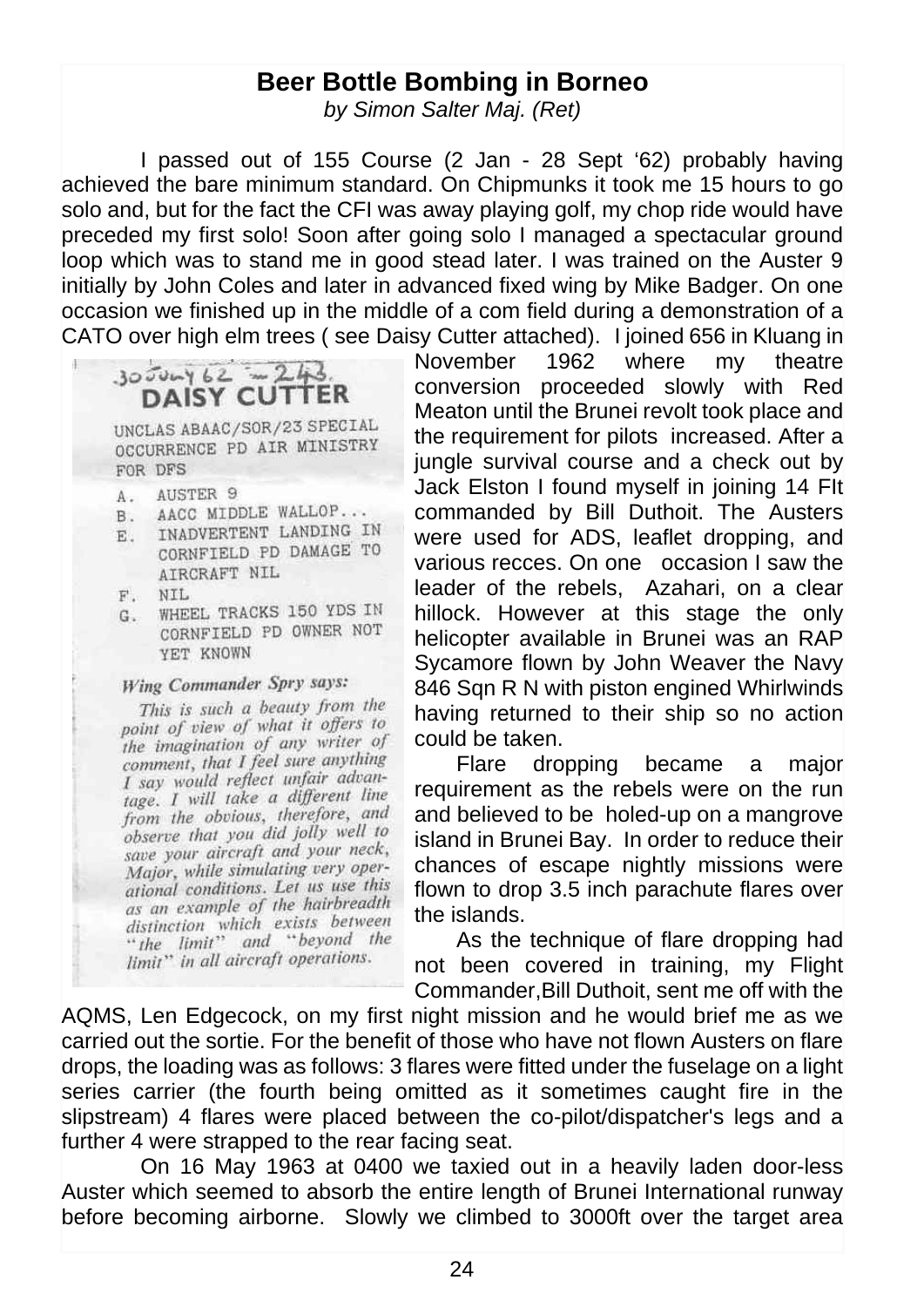where the 3 flares under the aircraft were dispatched at random intervals. 'Q' then explained that from now on he would dispatch the remaining 8 flares one by one on my orders. He prepared the first flare by pulling out a short length of static line and tying it to the door jettison handle. To my surprise, in the dull cockpit lighting, I then noticed him pull out the second flare's static line and also attach it to the jettison handle. At this stage he placed the first flare on the doorsill and said he was ready. I told him to dispatch it and, as is normal when throwing an item out, he raised the flare and threw it downwards. To my horror, I noticed the static line whip its way round the static line of the second flare, pulling the two parachutes down the side of the aircraft and firing the flare between his legs! At this stage we had a million candle power cockpit lighting. 'Q' complaining of burnt feet and me saying 'Get the bloody thing out'! Why we didn't catch fire I don't know. As he dispatched the burning flare there was a clunk and the elevator was jammed. In the tail light the parachute could be seen streaming astern. .. The remaining flares were dispatched free fall as I contacted ATC and explained my problem. When one is on the ground it is easy to give advice. I was told to free the flare chute either by forcing the stick forward or back. My guardian angel thought otherwise and said 'You're still flying - don't do anything'. I didn't and by throttle and flaps made a safe if not dramatic series of landings back at base. After the ground crew had cut the chute from between the tailplane and the elevator horn I was made to taxi the aircraft back to dispersal. I don't think 'Q' wears nylon socks any more!!

 In June 1963 I started a Beaver conversion course at Kluang with Jack Elston and back to Brunei by July for the start of Indonesian confrontation along the Sabah and Sarawak border. Flying in the main was to and from the BEM (Borneo Evangelical Mission) strips in the interior; being Long Pasia, Long Semado ,Bario, Ulu Tomani, Sepulot and others.

 Whilst the initial deployment of 7 and 14 FIts involved flying from Singapore to Borneo the later preferred was to fly on to HMS Albion or Bulwark and enjoy the cruise out or back. For flying on there was a strict pecking order Austers first, Beavers second, Single Pioneers last. I remember after my first landing on HMS Albion awaiting for the Single Pioneer to land its pilot obviously twitched and in his downwind checks switched off his fuel cock and the engine stopped, fortunately he rectified the situation just before ditching with the SAR Whirlwind in close attendance and on landing was taken to the Ward room to overcome his fright.

 Normal practice was to spend three months in Borneo and three months in Kluang but this was frequently changed. On one of my Kluang periods I had to go and stay overnight in KL and took Cpl Goodie to service the Beaver. The next day we took off, with a Major as passenger in the back, bound for Singapore, half way into the flight in the cool at 10,000ft I thought my ears had popped so I turned to Goodie and nonchalantly said ' Do you think the engine noise just changed? To which he replied with an emphatic nod. We made a controlled decent to Segamet Where I ran up the engine and carried out the normal MAG checks - nothing wrong, however, I decided to shut down the engine for a period of thought and as I cut off the fuel it seized solid and I still recall both myself and Goodie pulling ourselves off the ground on the prop, 30 minutes later the engine had cooled and the prop turned easily. The engine was changed in the field.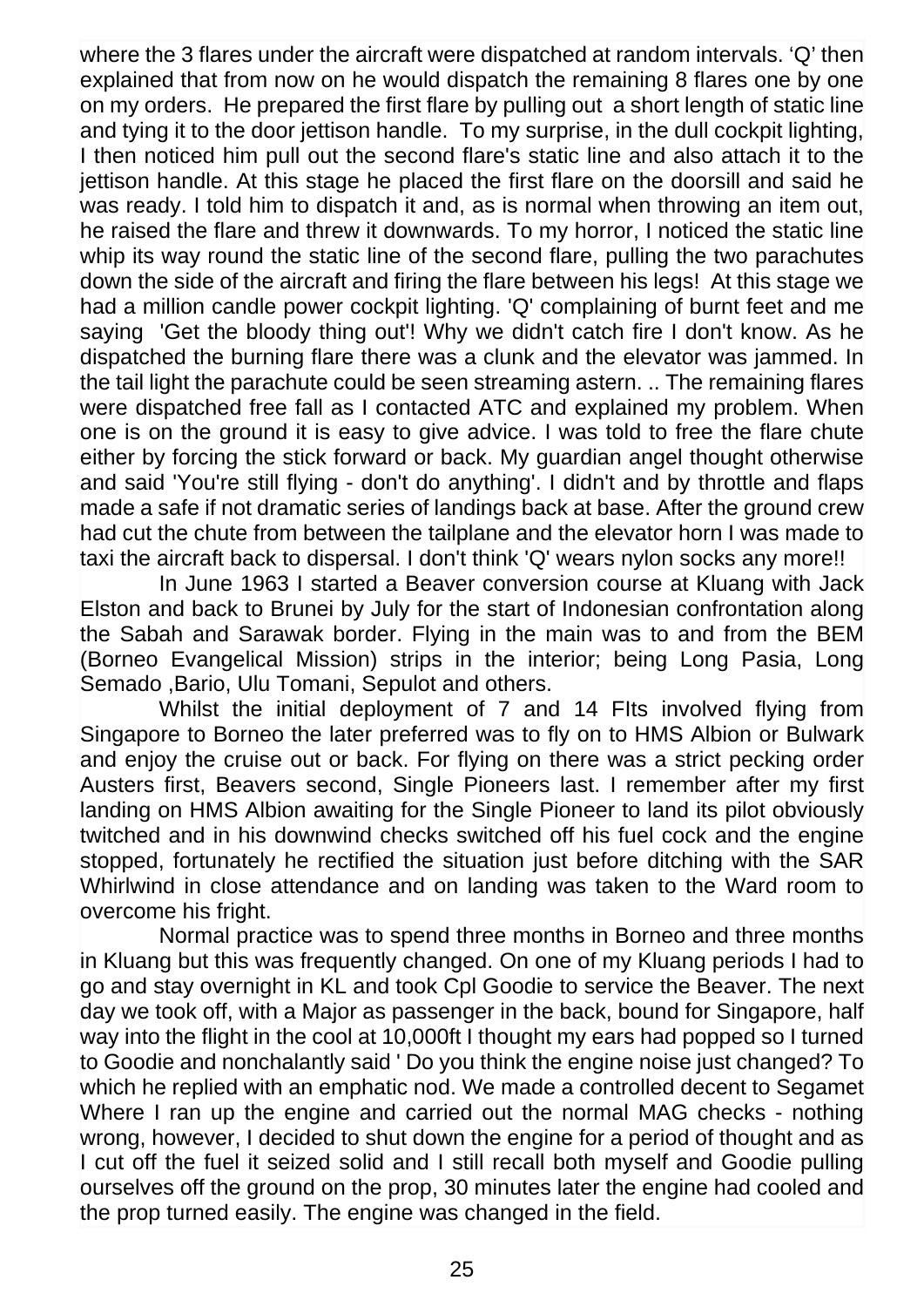Sometime in May 1964 the Beavers of 14FIt transferred to 30 FIt RASC under John Riggall, at the Same time a Scout arrived in theatre. On July 15/16/17th I was involved in the sad search for WO2 Hutchins and Capt Jacot de Boinod who had disappeared near Kluang. The wreck of the Scout was eventually found by Capt. Bell flying an Auster.

 About this time 30 FIt RASC was renamed 130 FIt RASC and subsequently 130 FIt RCT which moved from Kluang to Seleter.

 Around this time I spent a long period based at Tawau supporting 40, 45 CDO who were at Kalabakan guarding the border crossing points. The Indonesian border shared the island of Sebatik and the Indonesian Force HQ was on Noenoekan island. As this area was made up of a number of islands and estuaries a guard ship was based in Tawau.

 During the flying course at Middle Wallop we had a day at RM Poole to learn about maritime ops with a brief on Naval gunnery. I made a visit to the guard ship HMS Lincoln and we carried out the first of a series of NGFS shoots. A lot of time was spent registering targets on the border crossing points using the 105 pack battery based on Sebatik. It was during one of these flights I foolishly mentioned I was doing Naval shoots. Two days later a Captain RA arrived from Hong Kong - a real NGFSO. I pointed out to him that he would have difficulty carrying out his role without an aerial platform and if I was to fly it I was to do the first shoot - he left two days later. We also had an in shore minesweeper based in Tawau which I occasionally offered Bofors practice by dropping flares for them to shoot down. It is interesting looking at the tracer arcing towards one and hopefully aimed at the flare.

 The greatest of all NGFS shoots was when the Australians arrived in HMAS Vendetta, a D Class destroyer carrying six 4.5 guns. After an initial 12 ranging shots I asked for four guns main armament six rounds gun fire to which the answer was 'negative' six guns six broadsides (three salvos were in the air at the same time). That night I visited the ship and was offered my gin and tonic in a tin mug, I always knew Australians were crude only to be told that they did not have a crock left on board. Dinner was swerved on tin plates!

 Whist at Tawau we modified flares to fit the under wing pylons of the Beaver by using a suitable series of jubilee clips. As there had been a series of civilian casevacs from Sempoma (30 Miles east of Tawau) hearts and minds were a priority. I flew to Sempoma and set up a night landings trip using crossed headlights of the only two vehicles there to mark the touchdown point. Having completed the practice I told the District Officer to keep the vehicles there, in case I returned, for a further 20 minutes and then go home. Fifteen minutes into the flight I could see the lights of Tawau, all seemed well but then they were shrouded out. ATC advised heavy rain, violent winds and that there was no hope of getting in. I turned back towards Sempoma telling the four passengers that they had better pray hard as our lives were dependent on the flare. By following a creek to the strip I landed in the light of my own flare.

 On one of my flights from Brunei to Long Semado I had to fly Brig Harry Tuzo and a delegation from Canada who were there to see what aircraft would be suitable as aid to Malaya. After three attempts to get in to Semado we finally got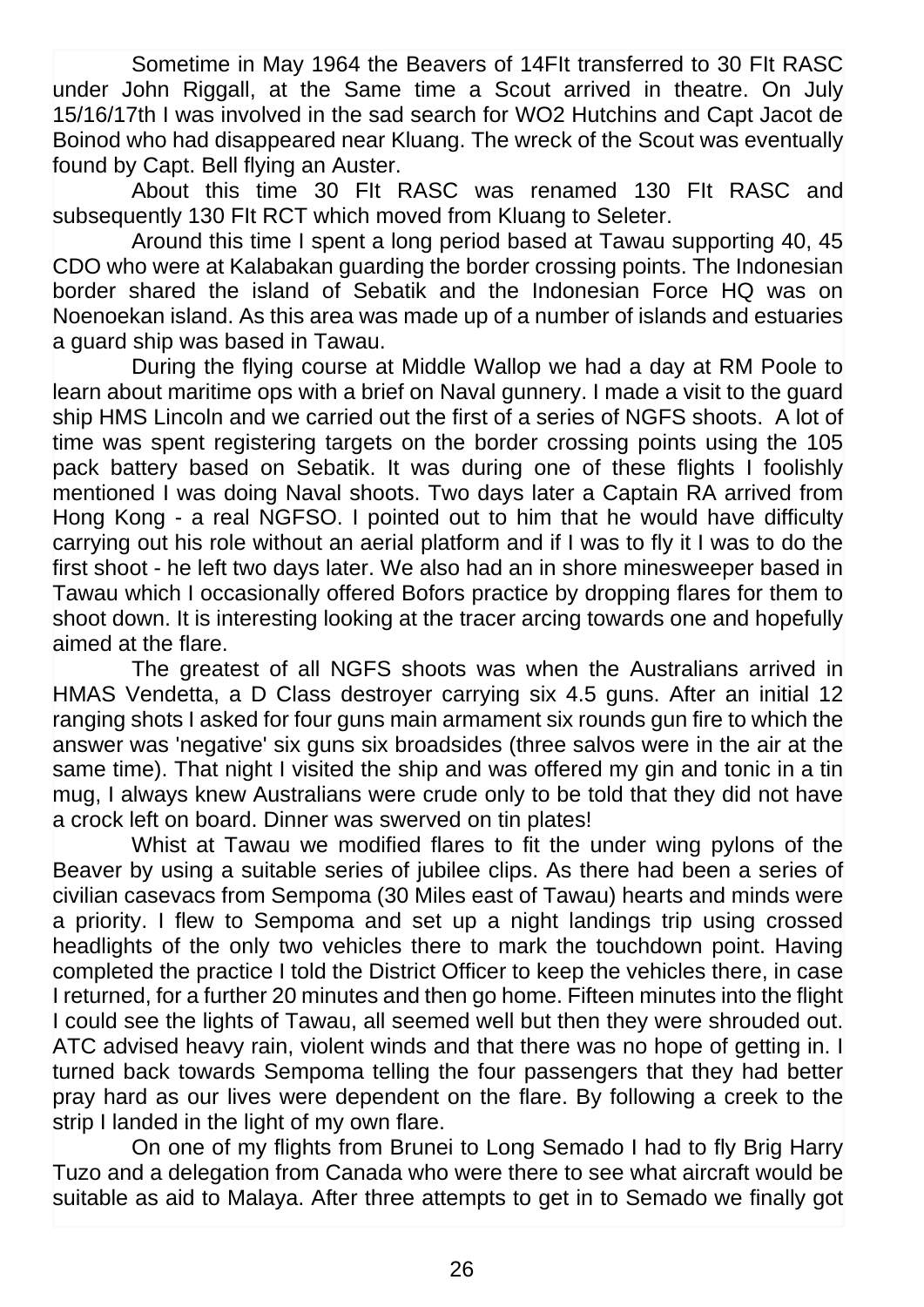to the very wet laterite strip, half way along it I realised I wasn't going to stop, I resurrected my skill in ground loops,after four pirouettes we avoided descending down the ravine at the end of the strip. Harry Tuzo never forgot this experience and reminded me of it whenever I flew him in aircraft of my later units 131 and 132 FIts RCT and 6 FIt AAC.

 As a final confession I used to play badminton very early in the morning with the Resident Harold George who was in a Sunderland Sqn during the war. He told me that he used to drop beer bottles from the crate over Japanese occupied islands which descended blunt end first, whistling as they fell, and as he had a cellar full of crated beer bottles could I assist in their disposal. This was done on a night flight in the Tawau area just before I left in October 1965.

\*\*\*

*Our apologies go to the authors of the following two articles, for the long delay in using them in the Journal. They were carefully put away for future use, but got overlooked when our General Secretary went to France and have only recently re-surfaced from our archives. Ed*

#### **Jungle Patrol 1914 Flight. Paroi Camp. Seremban 1957** by CR Smith

During 1957 our pilots were friends with a Major Hatch, an English Major who was with 17 Gurkha Division at a nearby camp. Major Hatch had indicated that he would like to make a film of a jungle patrol and supply drop. A sheet went up on the notice board asking for volunteers for the jungle patrol. Forgetting for the moment the old saying "Never volunteer for anything" I put my name on the list.

 On the day, the jungle patrol set off, led by the flight commander Capt. Rissik. My co Signaller, Gnr Hunt was carrying the 12 volt battery for the radio. We reached the drop zone with our water supply almost exhausted. While the rest of the patrol cleared the drop zone, Gnr Hunt and I set up the radio station and made contact with the control tower at Seremban. The tower advised us when the two Austers were airborne, one to make the supply drop, flown by Capt. Bell, and the other with Major Hatch on board, making his film. We changed frequency so as not to interfere with Squadron working. Capt. Bell told us he was going to drop three parachutes. The first one was not important but it was vital we recovered the second and third. The first parachute came down and got hung up in the trees (we never did get it down) the other two fell into the clearing and were quickly recovered. The parachutes had AV Gas tins on the bottom, and in the AV Gas tins, securely wrapped in sacking, bottles of Anchor beer, very welcome.

Filming completed, we packed up our equipment and returned to camp.

\*\*\*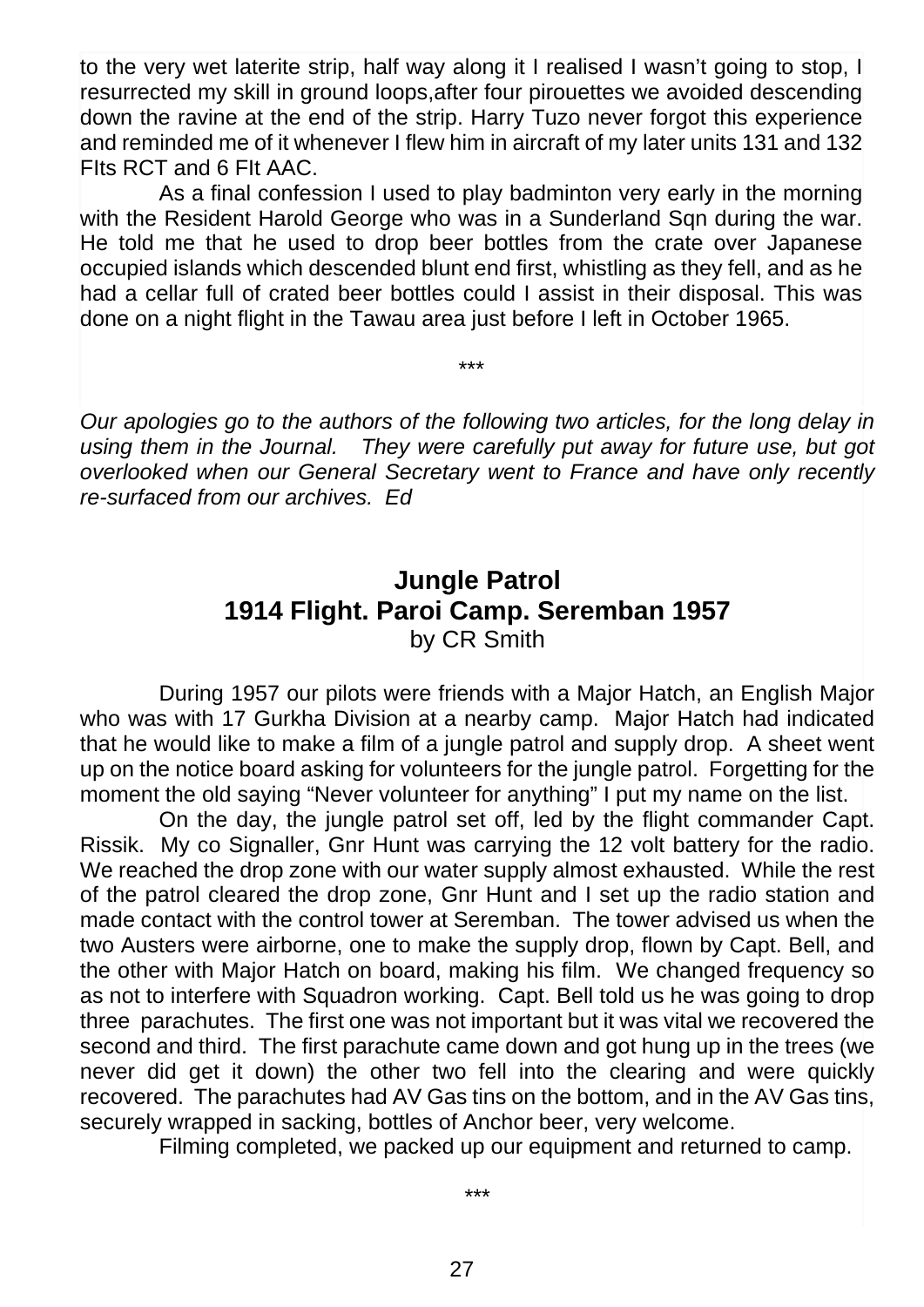#### **Stowaway** by Patrick Musters

It was 11<sup>th</sup> February 1955 and I was down to take VF 626, an Auster V1, from the Flight base at Seremban to Noble Filed, KL, a 30 minute trip. It was a lovely morning and climbing out on a northerly heading to 1800 feet, the world looked its usual beautiful self at 0830hrs. Passing over the ridge that lay between Negri Sembilan and Selangor, I thought for a moment that I had seen a movement somewhere at the bottom edge of the windshield where two tubular struts ran vertically down behind the instrument panel combing – a cockroach perhaps, but no, nothing. Eyes back on the horizon again – but not for long! There *was* something behind the instrument panel – for a forked tongue flicked and flicked again, and disappeared – just where one of those struts went down through a hole in the combing. A moment later, waving slightly from side to side, a beautiful large snake came up before my eyes, about 3 feet in front of my face, wound around the left of those two struts, stopped and just looked at me.

 The day's heat was yet to materialise, especially as I flew without the port door fitted in order to get better downward observation, but I realised that I was sweating. "Vhat to do, Mister?!" as my Indian Bearer used to say, in another age and another sub-continent. First cool thing down with altitude, I thought, so I put the aircraft into a steady climb to 3500ft and waited for Noble Field to heave into sight. From now on everything had to be done very slowly, and I began to close the throttle for an approach to land. Even half and then full flap had to be reached for as slowly as possible – and so we came to a sweaty rumbling landing on the laterite surface of Noble Filed. The switches were off and the engine stopped in the middle of the strip as I escaped at a smart trot from what I thought had been a close run thing. The ground crew at Noble Field, were quick to spot something wrong and were out there in seconds with extinguishers, the lot, until I explained the reason for my sudden exit.

 The upshot of this little adventure was that the snake, scared for its life, disappeared from view down the starboard wing-root inspection panel. As it refused to come out the wing had to come off to get it out.

 A photograph appeared a year later in the Auster News from Rearsby showing the ground crew holding a six footer over two sticks with a suitable caption, but I could no longer get a round of drinks on that story when it was found that the snake was harmless!

*Eleven people were dangling below a helicopter on a rope. There were ten Officers and one Sergeant. Since the rope was not strong enough to hold all eleven, they decided that one of them had to let go to save all the others.*

\*\*\*

*They could not decide who should be the Volunteer. Finally, the Sergeant said he would let go of the rope since Sergeants are used to doing everything for the good of the Service. They forsake their family, don't claim all of their expenses and do a lot of overtime without getting anything in return.*

*When he finished his moving speech, all the Officers began to clap …… Moral: Never underestimate the powers of a Sergeant. Anon*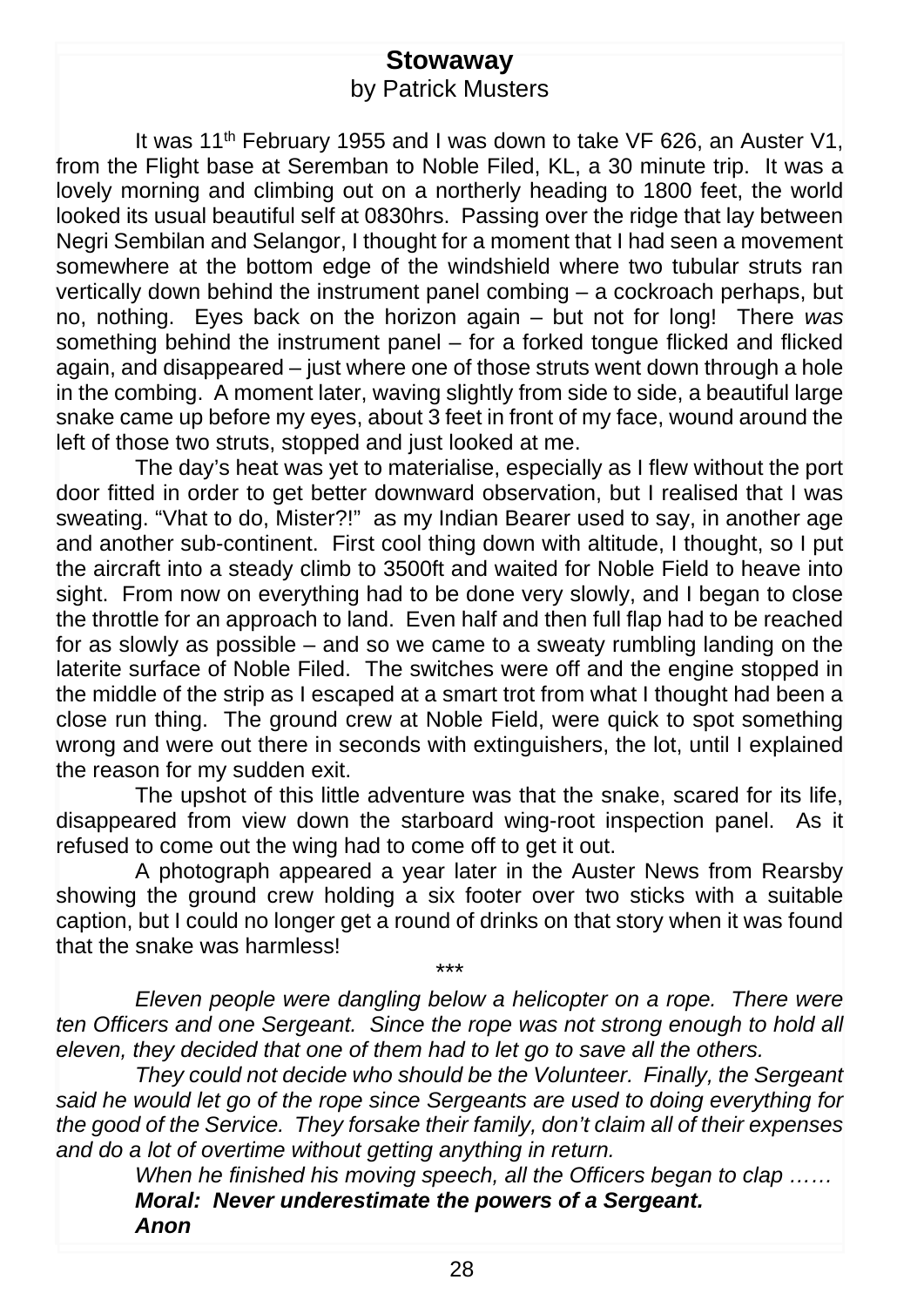## **ASSOCIATION SHOP**



Fine Bone China Mugs @ £ 6.00 \*

Blazer badges

Gold Wire /656 Sqn @ £10.00 \* Gold Wire/AAC @ £10.00 \* Woven/656 Sqn





Enamel Lapel Badges @ £ 3.00 \*

Association Tie @ £10.00 \*





Boxed Paperweights depicting various aviation subjects @ £ 5.00 \* *List available upon request*

\* Postage on all items at cost. Contact: John or Sylvia Heyes details on page 32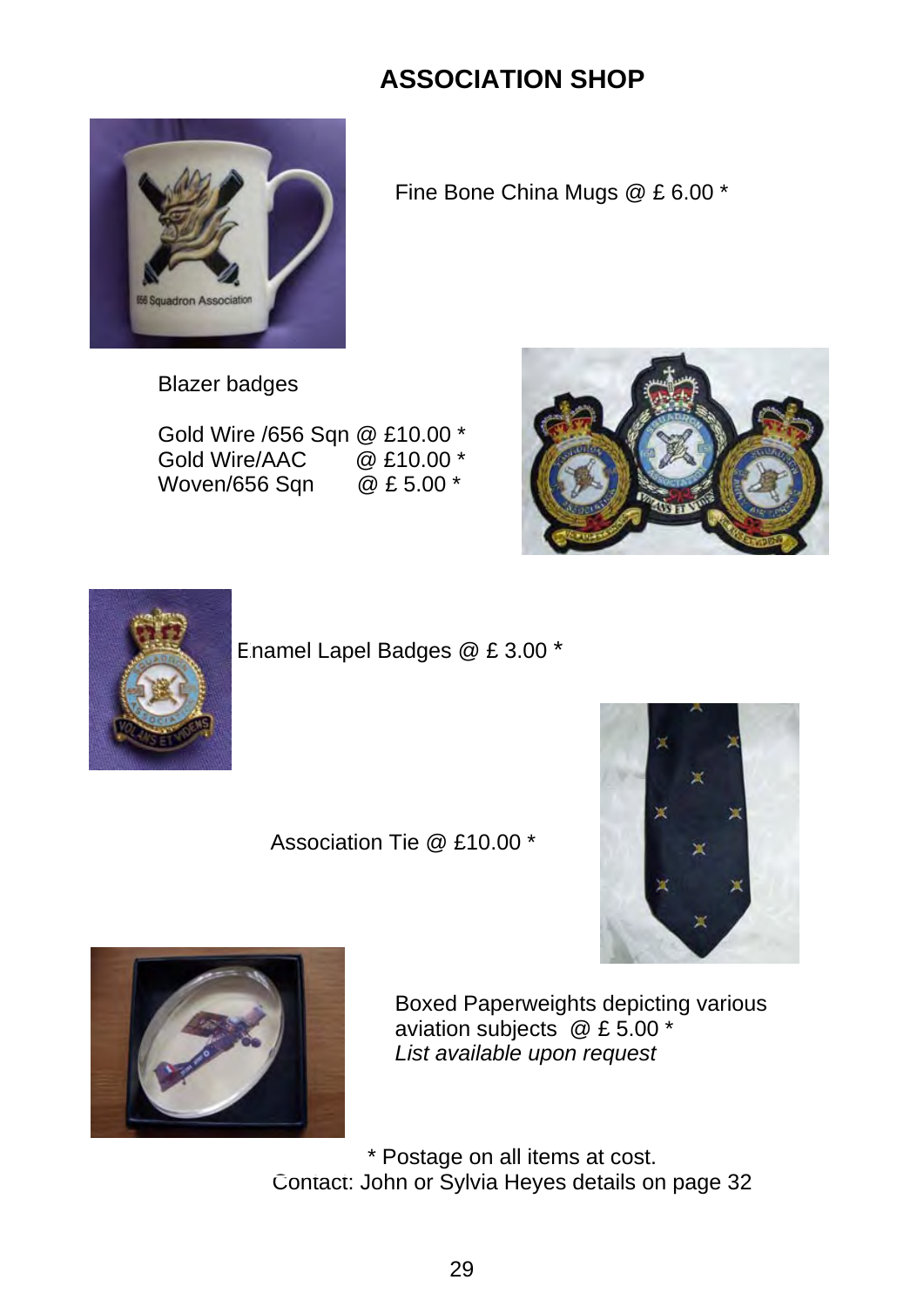## **NOTICES**

#### **NEW MEMBERS**

| Major D. Amlôt         | AAC         | Joined July  |       | 2006 |
|------------------------|-------------|--------------|-------|------|
| Mr. B.D. Hill          | <b>REME</b> | Joined July  |       | 2006 |
| Mr. C. Warrilow        | REME        | Joined July  |       | 2006 |
| Airtpr. D. Wood        | <b>AAC</b>  | Joined July  |       | 2006 |
| Airtpr. S. Scrowston   | AAC         | Joined July  |       | 2006 |
| Airtpr. T. Mhute       | AAC         | Joined July  |       | 2006 |
| Airtpr. L. Cannings    | AAC         | Joined       | July  | 2006 |
| Airtpr. C. Hanscombe   | AAC         | Joined       | July  | 2006 |
| L/Cpl A. Mason         | AAC         | Joined       | July  | 2006 |
| Sgt K. Blundell        | AAC         | Joined July  |       | 2006 |
| S/Sgt C. Brooks        | AAC         | Joined July  |       | 2006 |
| WO1 D. O'Malley        | AAC         | Joined       | July  | 2006 |
| Maj. C. Hearn          | AAC         | Joined       | July  | 2006 |
| Mr. S.W. Walker        | <b>REME</b> | Joined       | Aug.  | 2006 |
| Maj. W. Morgan         | R. Signals  | Joined       | Aug.  | 2006 |
| Mr. A. Miles           | <b>RAF</b>  | Joined       | Sept. | 2006 |
| Maj (Ret) D. Oldershaw | <b>RA</b>   | Joined Sept. |       | 2006 |
| Mr. D.W. Hingley       | <b>REME</b> | Joined Oct.  |       | 2006 |
| Mr. A.G. Hay           | RA          | Joined Nov.  |       | 2006 |
| Mr. J.E. Buckley       | RA          | Joined Nov.  |       | 2006 |
| Mr. N. Gardner         | RA          | Joined Nov.  |       | 2006 |
| Mr. J.R. Clark         | AAC         | Joined Dec.  |       | 2006 |
| Mr. J. Nicholas        | RA          | Joined Jan.  |       | 2007 |
| Mr. J. J. Hegarty      | RA          | Joined Jan.  |       | 2007 |
| Mr. I. Brown           | <b>RAF</b>  | Joined Jan.  |       | 2007 |
| S/Sgt J.P. Tyler       | AAC         | Joined Jan.  |       | 2007 |
|                        |             |              |       |      |

## **25th ANNIVERSARY OF THE FALKLANDS WAR**

The 25<sup>th</sup> anniversary of the Falklands War will be commemorated by a March Past at Horse Guards Parade in London on Sunday 17th June 2007. Families will be invited to attend. Anyone wishing to take part should contact : Falklands 25, Veterans Agency, Room 6108, Norcross, Thornton-Cleveleys, FY5 3WP or e-mail: tracy.shepherd1@veteransagency.gsi.gov.uk

### **\*\*\* Association Bone China Mugs**

 High quality bone china mugs, as sent to the Squadron in Afghanistan at Christmas, are available from the Association Shop. (*see page 29)* These mugs would make a fine gift for anyone who has been associated in any way with the Squadron, or indeed, with Army Aviation in general.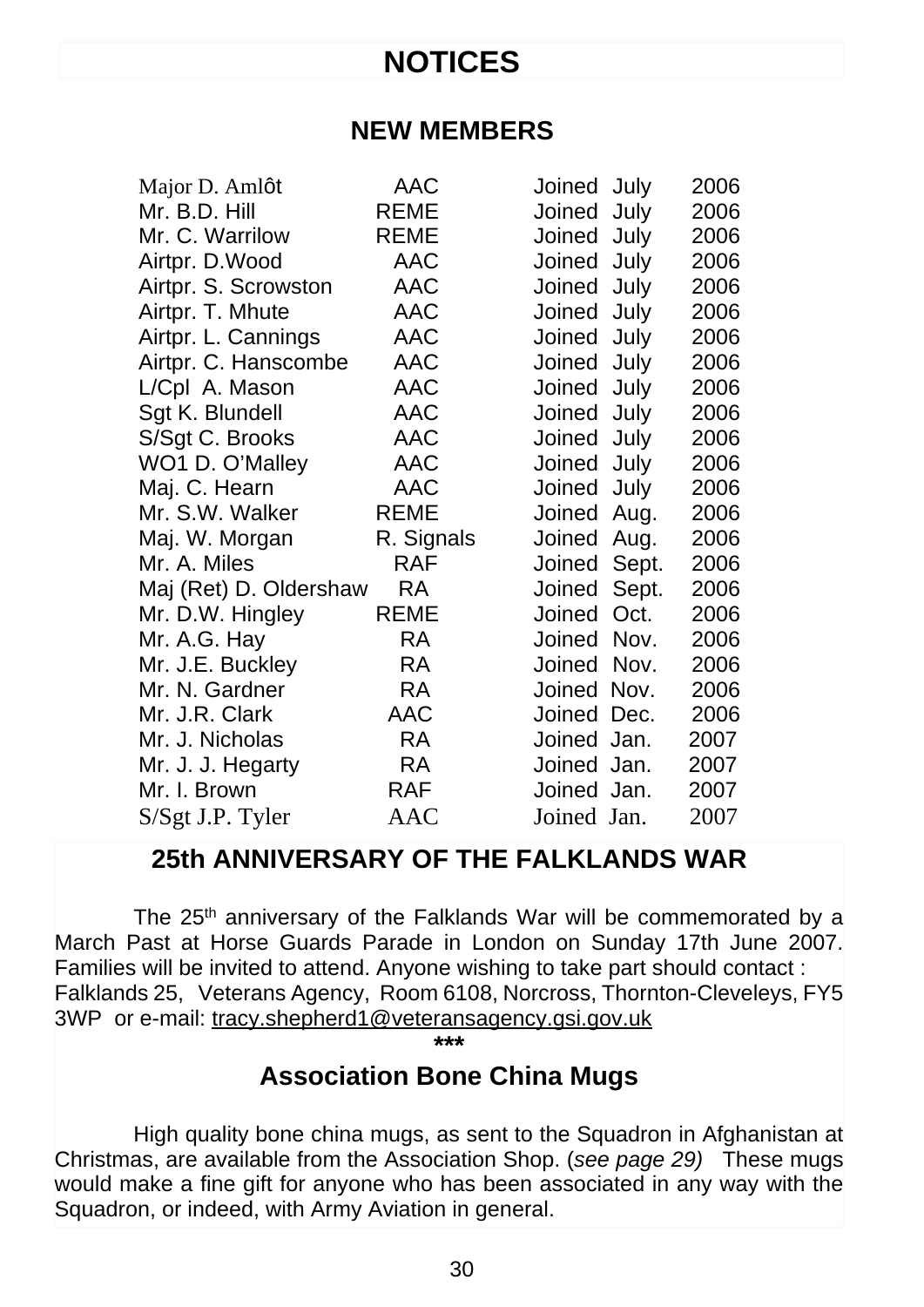## **Can you help?**

We have had requests for information of the following ex 656 chaps from their descendants doing family research:

OLD. (RAF supplies) called Bill, Den or Lofty. KL 54-57 time. O'Hagan. (RA) Michael John (and wife Janet who died in KL 61) Please reply to the Secretary initially.

#### \*\*\* **More help?...**

 Hi, I am Hanim. I live in Taiping, Perak, Malaysia. I work as a Public Relations Officer in Taiping Municipal Council. I've met a group of visitors (ex-service 656 Squadron) in Tekah Airport, Taiping a few weeks ago and they told me about this Homepage. I wondered if you might be able to help. I am now collecting old photos of Taiping, any photos about the town and also about Kamunting. I'm planning to produce a 5 Years annual report on Taiping Municipal Council and wish to include a few pages of Taiping past history. Hopefully I might be able to get interesting and meaningful information and also photos from your Association.

My e-mail address is: hanim@mptaiping.gov.my Thank you.

#### \*\*\* **Association Calendars 2008**

Association Calendars 2008 will be available for sale at the re-union in September and by post from John Heyes after the re-union. Each month will display a photograph from the Association Archive.

#### **DEATHS**

Sadly , we announce the death of the following members and offer our sincere condolences to their relatives and friends.

| Capt. R. Britton   | RA.        | Died | Sept. | 2004 |
|--------------------|------------|------|-------|------|
| Maj. I.E. Bell DFC | RA.        | Died | June  | 2004 |
| Mr. C.W.L. Dengal  | AAC        | Died | Sept  | 2006 |
| Mr. L.R. Bond      | R A        | Died | Jan.  | 2006 |
| Mr. C.R. Ecott     | <b>RAF</b> | Died | June  | 2006 |
| Lt Col J. Nunn     | AAC.       | Died | Dec.  | 2006 |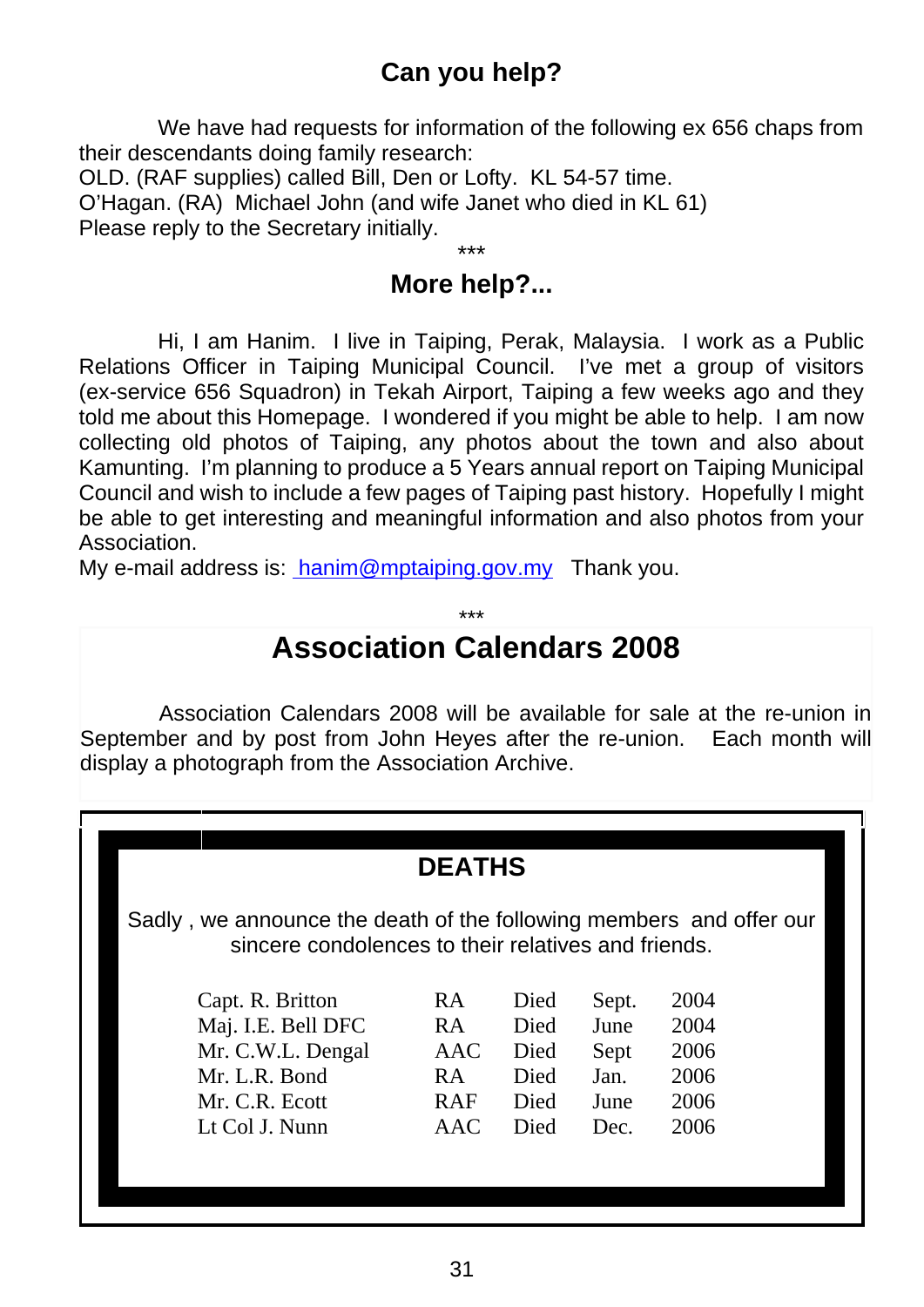## **COMMITTEE MEMBER'S DETAILS**

#### **President:**

Lt. Col. Andrew Simkins OBE Watersmeet, Lower Road, Edington, Westbury, Wiltshire, BA13 4QW Tel: 01380 830454 E-mail: simkinswatersmeet@btinternet.com

#### **General Secretary & Membership Secretary:\***

John Bennett 'le Chataigneraie', La Mont, 71550 Anost, France Tel: 00 33 385827049 E-mail: aac656@mail.com

#### **Treasurer:**

Mark Meaton 94, Brackenbury, Andover, SP10 3PU Tel: 01264 363004 E-mail: mark.meaton@lineone.net

#### **Deputy Treasurer:**

Ken Mattocks 15, College Park, Horncastle, Lincolnshire, LN9 6RE Tel: 01507 522102 E-mail: avlf32@dsl.pipex.com

#### **Events Coordinator:**

Maurice Haynes Thatched Walls, Stoke, Nr. Andover, Hampshire, SP11 0NP Tel: 01264 738203 E-mail: mauricehaynesuk@yahoo.co.uk

#### **Journal Editor: Compiler & Distributor:**

John Heyes Sylvia Heyes Ty Ni, Corwen Road, Pontybodkin, Mold, CH7 4TG Tel: 01352 770100 E-mail: heyesjs@aol.com

Web Site: www.656squadron.org

\* Correspondence to the General/Membership Secretary, should be addressed to John Heyes at the above address, who will distribute accordingly. Thank you for your co-operation.